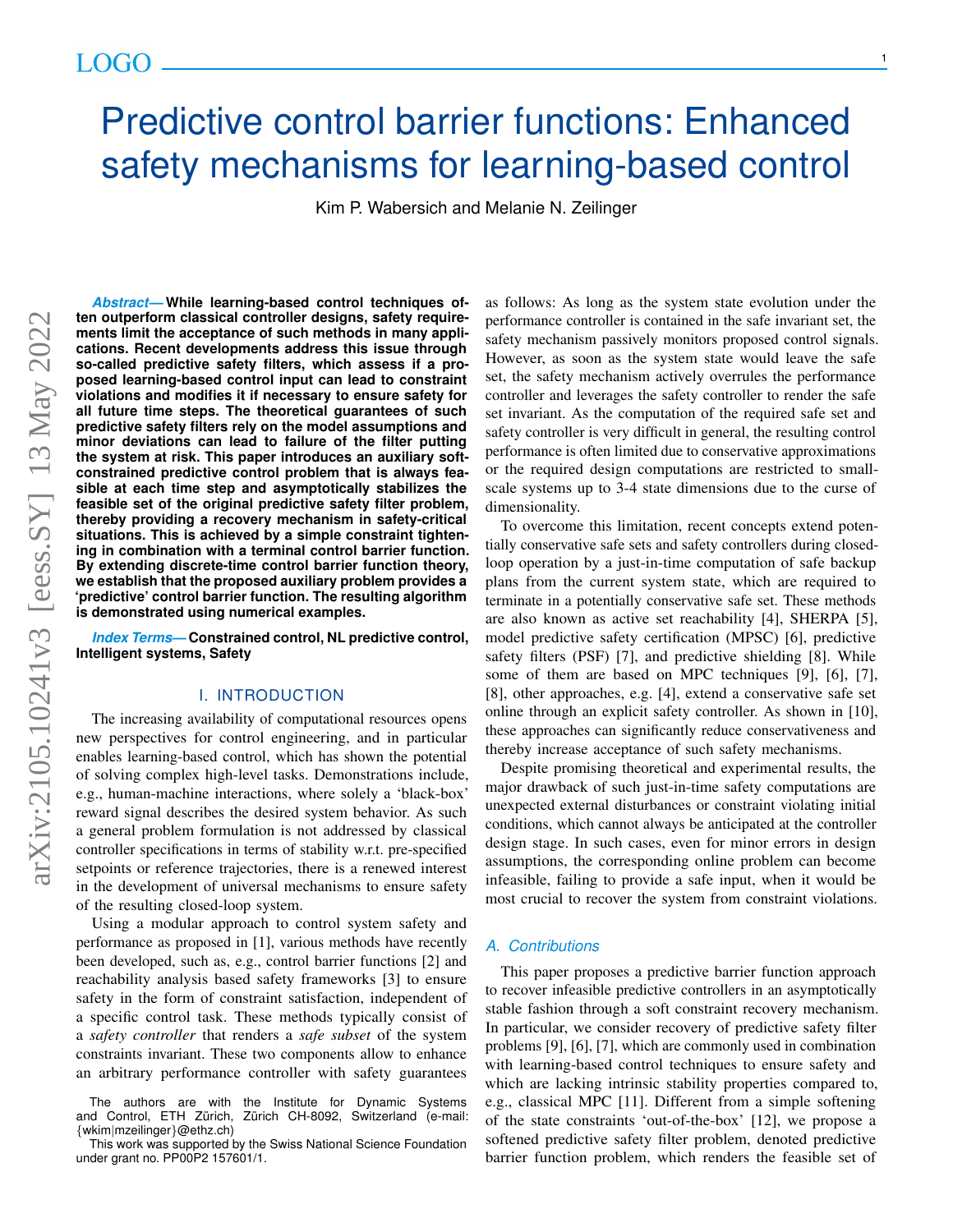the predictive safety filter Lyapunov stable, thereby enabling a reliable recovery of the safety guarantees from unexpected disturbances or unsafe initial conditions.

The primary mechanism of the predictive barrier function is to employ a control barrier function on the last predicted state with a corresponding terminal safe set. Through a generalization of existing discrete-time control barrier function theory, we formally establish that the value function of the predictive barrier function problem itself qualifies as a control barrier function, thereby enlarging the region of attraction of a potentially conservative terminal control barrier function. As a result, we obtain Lyapunov stability properties with respect to the feasible safe set of the original predictive safety filter problem.

The novel relation between predictive safety filters and control barrier functions additionally allows for combining recent results from control barrier function literature, such as safe reinforcement learning with convergence guarantees [13], together with significantly less restrictive predictive safety filters. Furthermore, since the optimal value function of the predictive barrier function problem represents a continuous measure of safety, it can efficiently be approximated using, e.g., artificial neural networks. This allows for a practical implementation for highly nonlinear dynamical systems, where the corresponding online problem to evaluate the predictive barrier function is challenging to solve in real-time.

We provide a design procedure to synthesize the proposed method and demonstrate the ability to recover infeasible predictive safety filters using numerical simulations, i.e., a basic linear 2D example and a nonlinear vehicle example.

#### *B. Related work*

While online predictive safety mechanisms that assume a perfect system knowledge [4], [10] can quickly become infeasible, robust and stochastic formulations [5], [9], [6], [7], [8] provide safety through recursive feasibility of the problem despite external disturbances. Nevertheless, the underlying assumption of these techniques is a feasible initial condition as well as an accurate uncertainty description of the disturbance, which can be difficult to ensure and can cause controller failure if not satisfied. We overcome this limitation by proposing a concept for state constraint relaxation that provides a feasible problem to compute stabilizing inputs, even for cases, in which robust or stochastic formulations would become infeasible.

Infeasibility issues of online predictive control problems have also been investigated in the model predictive control (MPC) literature, e.g. [12], [14], the results are, however, limited to linear systems with polytopic state constraints. Furthermore, stability properties of the closed-loop system are typically given with respect to a steady-state rather than the original feasible set of the hard constrained model predictive control problem, which can lead to a longer duration of constraint violation in closed-loop in favor of stability with respect to the origin. Related to these techniques, the notion of input-to-state stability in MPC [15] can provide similar recovery properties from disturbances or infeasible initial conditions, which are, however, also generally coupled to a stability analysis with

respect to the origin and rely on a positive definite cost function in the MPC problem together with additional assumptions in the nonlinear case.

An alternative MPC-related technique to provide feasibility of online MPC problems is based on so-called any-time MPC algorithms [16], [17] that use a relaxation at the optimization algorithm level, to ensure similar stability properties as presented in [14]. This approach is also tied to a positive definite stage cost function, linear dynamics and polytopic constraints, as well as a particular optimization approach for solving the MPC problem. By ensuring feasibility through a modified formulation of the predictive control problem, the presented approach allows for leveraging recent developments in the active field of fast real-time optimization techniques [18], [19] without relying on a specific optimization algorithm.

Combining MPC control design with control Lyapunov or control barrier functions has also been proposed in [20], [21], [22], where the idea is to impose an explicit barrier function constraint on each predicted system state, which provides guarantees in terms of constraint satisfaction. While there also exists a soft-constrained formulation using control Lyapunov functions [23], the main limitation of these approaches is that each predicted state must be contained in the domain of the control barrier/control Lyapunov function. As the design of these functions is a challenging task for general systems, their region of attraction is often restricted to small subsets around linearization points and can significantly limit the set of states for which the resulting MPC provides theoretical guarantees. In contrast, we impose softened state constraints along the planning horizon and only combine the last predicted state with a control barrier function, which allows for a simple design procedure with an increased feasible set.

## *C. Notation and common definitions*

The distance between a vector  $x \in \mathbb{R}^n$  and a set  $A \subseteq \mathbb{R}^n$  is defined as  $|x|_{\mathcal{A}}:=\inf_{y\in\mathcal{A}}||x-y||$ . By  $\mathbb{1}_n$  we denote the vector of ones with length  $n \in \mathbb{N}^+$  and  $\max(x, y)$  with  $x, y \in \mathbb{R}^n$ equals the element-wise maximum value. The set of symmetric positive definite matrices of size  $n \times n$  is denoted by  $S_{++}^n$ .

**Definition I.1.** A set  $A \subseteq \mathbb{R}$  is said to be positively invariant for the autonomous system  $x(k + 1) = g(x(k))$  if for every  $x(0) \in \mathcal{A}$  it holds for all  $k \in \mathbb{N}$  that  $x(k) \in \mathcal{A}$ .

## II. PRELIMINARIES

We consider discrete-time control systems of the form

$$
x(k + 1) = f(x(k), u(k)), \ k \in \mathbb{N},
$$
 (1)

with continuous dynamics  $f: \mathbb{R}^n \times \mathbb{R}^m \to \mathbb{R}^n$  and initial condition  $x(0) = x_0$  with  $x_0 \in \mathbb{R}^n$ . The system is subject to hard physical input constraints of the form

$$
u(k) \in \mathbb{U} \subset \mathbb{R}^m,\tag{2}
$$

with compact U, and is required to satisfy safety constraints in the form of state constraints given by

$$
x(k) \in \mathbb{X} \coloneqq \{x \in \mathbb{R}^n : c(x) \le 0\} \subset \mathbb{R}^n,\tag{3}
$$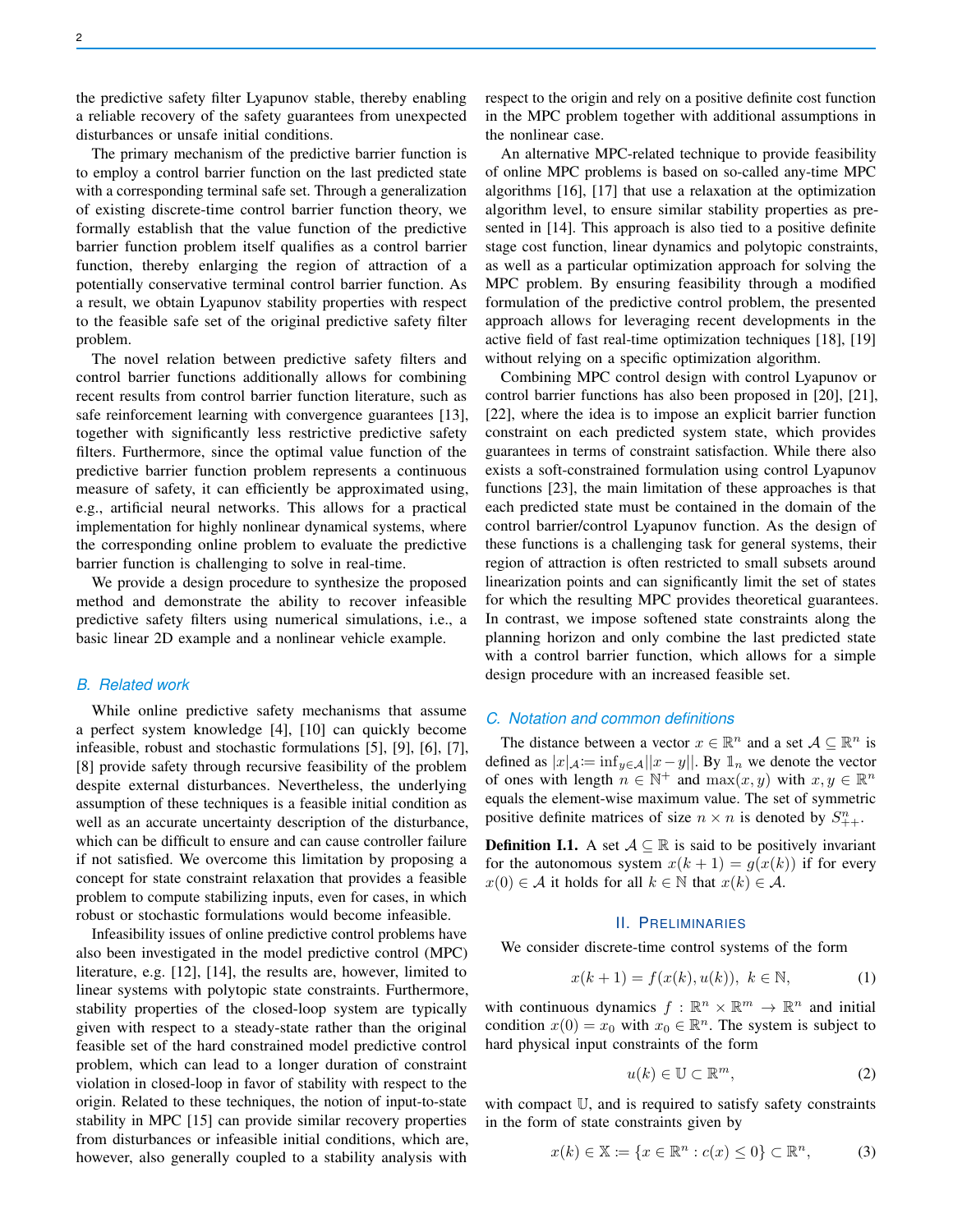Fig. 1. The concept of a model predictive safety filter: Using the current state  $x(k)$ , a task-specific performance controller provides an input  $u_p(x(k))$ , which is processed by the predictive safety filter (5) and then applied to the real system (1).



Fig. 2. Inner workings of the predictive safety filter (5): Based on the current state  $x(k)$ , the predicted state sequence terminates in the terminal safe set  $S_f$  (green set) after 5 planning steps. The feasible set of the safety filter problem  $\mathbb{X}^{\mathbf{P}\mathbf{S}\mathbf{F}}$  (6), i.e. the set of states from which  $\mathcal{S}_f$  can be reached within 5 time steps, is illustrated in blue and is a subset of the state constraint set X (black lines). For system states  $x(\bar{k}_1)$  and  $x(\bar{k}_2)$ outside the feasible set  $X^{PSF}$ , the safety filter cannot provide a safe input. We address this limitation in this work by introducing a softened<br>reformulation that stabilizes the feasible set  $\mathbb{X}^{\texttt{PSF}}$  with enlarged region of attraction  $\mathcal{D}_{\text{PB}}$  in Section III.

for all time steps  $k \in \mathbb{N}$  where  $c : \mathbb{R}^n \to \mathbb{R}^{n_x}$  is a continuous function. While the input constraints (2) can be generic compact subsets of  $\mathbb{R}^m$ , the state constraints (3) need to be represented as a set of nonlinear inequalities, which include, e.g., box, ellipsoidal, or polytopic constraints as relevant special cases. Relevant learning-based control applications or complex tasks via RL, for which a sufficiently accurate model (1) is available include inverse optimal control, imitation learning, or interactions with humans [24, Section 4]. In the following, we briefly review the predictive safety filter formulation as shown in Figure 1 and introduce a soft-constrained extension.

## *A. Predictive Safety Filter*

The overall goal is to provide a modular approach to safety of task-specific performance controllers

$$
u_p: \mathbb{R}^n \to \mathbb{R}^m \tag{4}
$$

as originally proposed in [1], see Figure 1. Potentially unsafe inputs  $u_p(x(k))$  are processed in real-time by a safety filter that decides based on the current system state if the input is safe to apply or if it needs to be modified. To implement the desired safety filter, we make use of an MPC-based concept called predictive safety filter as introduced in [9]. In particular, our

goal is to extend the MPC-based mechanism from [9] to not only keep the system safe but to also recover the safety filter from constraint violations, which can result from unexpected external disturbances or infeasible initial conditions. To this end, we first recap the nominal formulation of a predictive safety filter as introduced in [24, Section 5] in the following, which

we will then equip with a recovery mechanism in Section III. A basic model predictive safety filter, realizing the safety filter block in Figure 1, is given by

$$
\min_{u_{i|k}} \|u_p(x(k)) - u_{0|k}\|
$$
\n(5a)

s.t. for all 
$$
i = 0, ..., N - 1
$$
:

$$
x_{0|k} = x(k),\tag{5b}
$$

$$
x_{i+1|k} = f(x_{i|k}, u_{i|k}),
$$
 (5c)

$$
u_{i|k} \in \mathbb{U},\tag{5d}
$$

$$
x_{i|k} \in \mathbb{X},\tag{5e}
$$

$$
x_{N|k} \in \mathcal{S}_f,\tag{5f}
$$

where the resulting input applied to the system is given by  $u(k) = u_{0|k}^*$ . We use the subscript  $i|k$  to emphasize predictive quantities, where, e.g.,  $x_{i|k}$  is the *i*-step-ahead prediction of the state, initialized at  $x_{0|k} = x$  at time step k. Optimal states and inputs will be denoted by an asterisk, e.g.  $u_{i|k}^*$  or  $x_{i|k}^*$ . The objective (5a) is to achieve minimal deviation between the first element of the predicted input sequence,  $u_{0|k}^*$ , and the currently requested performance input,  $u_p(x(k))$ , while satisfying state (5e) and input constraints (5d) for predicted time steps. By solving (5) at every time step, we obtain the desired filtering property as follows. If for a specific state  $x(k)$ and proposed performance input  $u_p(x(k))$  the objective (5a) is zero subject to all relevant system constraints for all future time steps, then the performance controller is safe and will directly be applied since  $u_{0|k}^* = u_p(x(k))$ . However, if the objective is greater than zero, the performance control input  $u_p(x(k))$  at the current time step cannot be verified as safe and the safety filter mechanism overwrites the performance controller, i.e.  $u_{0|k}^* \neq u_p(x(k))$ . The PSF problem makes use of a terminal constraint on the last predicted state (5f), see Figure 2 (green set), which is typically assumed to be positive invariant for system (1) (Definition I.1) under a local safety control law satisfying state and input constraints. This technique from MPC literature ensures that initial feasibility of (5) at state  $x(k)$  with corresponding optimal input sequence  $u_{i|k}^*$  implies feasibility of (5) for future time steps in a recursive fashion. This can be shown easily through constructing a feasible candidate solution for time step  $k + 1$ , which is given by  $\bar{u}_{i|k+1} = \{u_{1|k}^*, u_{2|k}^*, ..., u_{N|k}^*, \tilde{u}_f\}$ , where  $\tilde{u}_f$  is selected such that  $\bar{x}_{N|k+1} = f(x_{N|k}^*, \tilde{u}_f) \in S_f$  holds, which is possible due to the invariance property of  $S_f$  [11], [25].

Recursive feasibility of (5) directly implies constraint satisfaction for all future time steps together with the fact that the feasible set

$$
\mathbb{X}^{\text{PSF}} \coloneqq \{ x \in \mathbb{R}^n \mid (5) \text{ is feasible} \},\tag{6}
$$

as illustrated in Figure 2 (blue set), is rendered forward invariant under  $u(k) = u_{0|k}^*$  and realizes an implicitly defined safe set.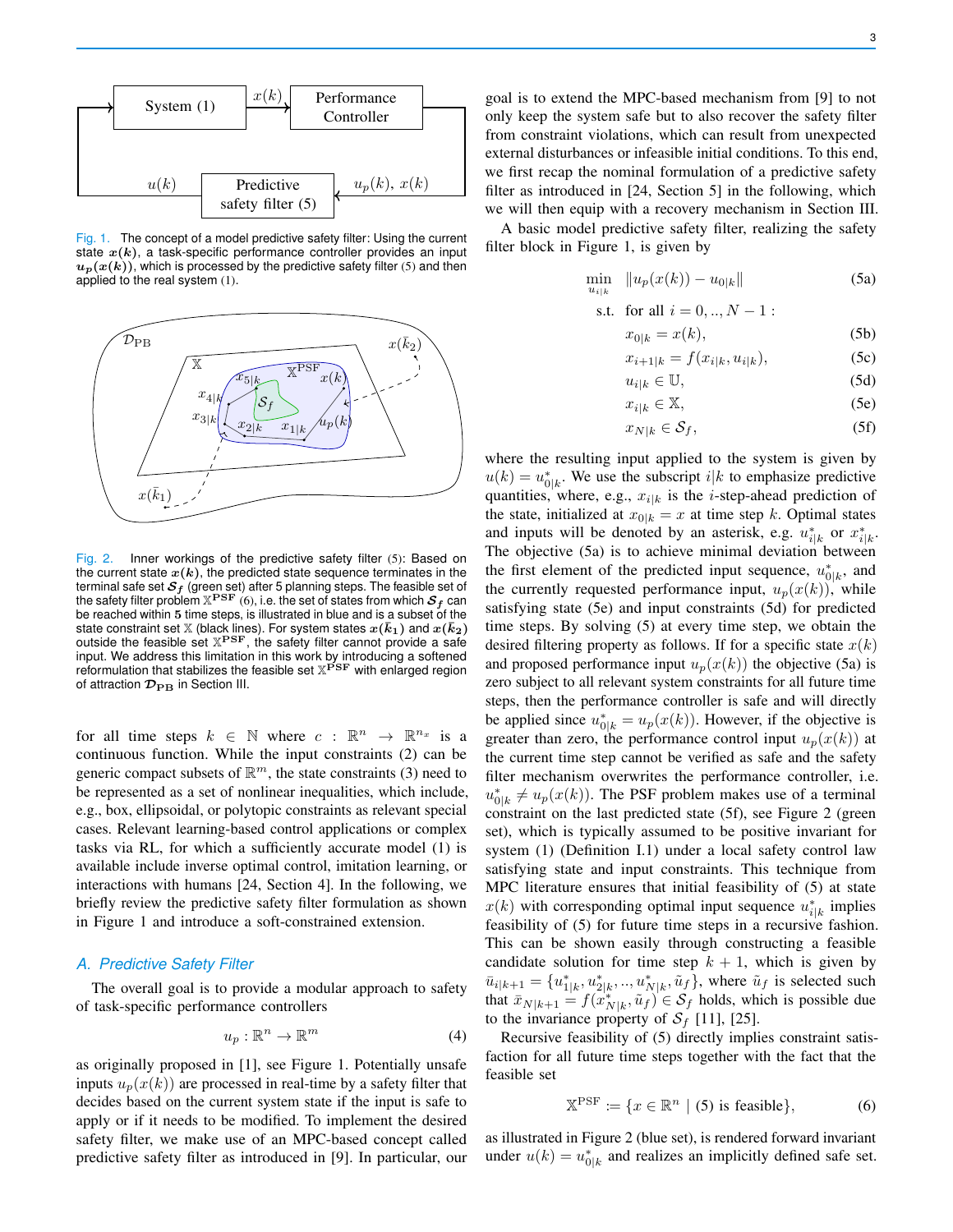

Fig. 3. Predictive safety filter with a simplistic soft constrained recovery mechanism: Based on the current state  $x(k)$ , the performance controller (4) provides a desired control input  $u_p(x(k))$ . At the same time, slack values  $\xi^*_{i|k}$  are computed by either solving the simple feasibility problem (8) according to Section II-A or by evaluating the predictive barrier function (9) as described in Section III, both ensuring existence of a feasible solution to the softened predictive safety filter problem (7) for all  $x(k) \in \mathbb{R}^n$ .

While there exist extensions of (5) that can deal with external disturbances in a robust [7] or stochastic manner [6], these methods rely on specific assumptions on the disturbance in the form of a known magnitude or probability distribution. These techniques therefore still suffer from infeasibility issues in case of unmodeled external disturbances  $d(k) \in \mathbb{R}^n$  such that  $f(x(k), u(k)) + d(k) \notin \mathbb{X}$ <sup>PSF</sup> or even  $f(x(k), u(k)) + d(k) \notin$ X. These situations commonly arise in practice with severe consequences, as no sensible input can be generated from an infeasible PSF problem (5) to ensure system safety, as illustrated with states  $x(\bar{k}_1)$  and  $x(\bar{k}_2)$  in Figure 2. The goal in the following is to render the feasible set of the safety filter (6) in such situations asymptotically stable through a soft-constrained recovery mechanism.

## *B. Simplistic soft constrained predictive safety filter*

In practical implementations of the predictive safety filter, a softening of the state constraints as proposed, e.g., in [26], [12] for MPC, can guarantee feasibility of the online optimization problem (5) despite unexpected disturbances. In this section, we first recap a simplistic 'separation of objectives' approach and discuss its limitations, which motivates the predictive control barrier function presented in Section III. The simplistic soft constrained PSF problem is given by

$$
\min_{u_{i|k}} \|u_p(x(k)) - u_{0|k}\|
$$
\n(7a)

s.t. for all 
$$
i = 0, ..., N - 1
$$
:

$$
(5b) - (5d), \tag{7b}
$$

$$
x_{i|k} \in \mathbb{X}(\xi_i^*),\tag{7c}
$$

$$
x_{N|k} \in \mathcal{S}_f(\xi_N^*). \tag{7d}
$$

Thereby, (7c), (7d) are soft constraints of the form  $\mathbb{X}(\xi_{i|k}^*) =$  ${x \in \mathbb{R}^n | c(x) \leq \xi_{i|k}^*}$  with pre-computed slacks according to

$$
\xi_{i|k}^* = \underset{\xi_{i|k}, u_{i|k}}{\text{argmin}} \quad \sum_{i=0}^N \|\xi_i\| \tag{8a}
$$

s.t. for all 
$$
i = 0, ..., N - 1
$$
: (8b)

$$
(5b) - (5d) \tag{8c}
$$

$$
x_{i|k} \in \mathbb{X}(\xi_i), \quad 0 \le \xi_i,\tag{8d}
$$

$$
x_{N|k} \in \mathcal{S}_f(\xi_N), \quad 0 \le \xi_N, \qquad \text{(8e)}
$$

as depicted in Figure 3. This ensures feasibility of (7) for any input sequence, even if  $x_{i|k} \notin X$ , in which case the violation is penalized in the objective for determining the slack values (8a). By construction, this two-step approach provides the same optimal solution as (5) for all  $x \in \mathbb{X}^{\bar{P}\bar{S}F}$  and preserves feasibility otherwise.

Remark II.1. *Although the additional feasibility problem* (8) *introduces a second optimization stage at each sampling time, it is important to note that it can be solved in parallel with the performance controller as it only depends on the current system state. Additionally,* (8) *provides a feasible warm start of* (7)*, that can be leveraged by many optimization algorithms.*

While (7) and (8) ensure feasibility, it is unclear if the resulting control input drives the state  $x(k)$  back into  $X^{PSF}$  at some future point in time from  $x(0) \notin \mathbb{X}^{\text{PSF}}$ . In the following, we address this issue by introducing a modified formulation of the feasibility problem (8), called predictive barrier function problem, that ensures feasibility of the soft constrained predictive safety filter problem (7) and is guaranteed to recover feasibility of (5).

#### III. PREDICTIVE CONTROL BARRIER FUNCTIONS

The proposed predictive control barrier function problem reads

$$
h_{\rm PB}(x) := \min_{u_{i|k}, \xi_{i|k}} \ \alpha_f \xi_{N|k} + \sum_{i=0}^{N-1} \|\xi_{i|k}\| \tag{9a}
$$

s.t. for all 
$$
i = 0, ..., N - 1
$$
:

$$
x_{0|k} = x,\t\t(9b)
$$

$$
x_{i+1|k} = f(x_{i|k}, u_{i|k}), \tag{9c}
$$

$$
x_{i|k} \in \mathbb{X}_i(\xi_{i|k}), \ 0 \le \xi_{i|k}, \tag{9d}
$$

$$
u_{i|k} \in \mathbb{U},\tag{9e}
$$

$$
h_f(x_{N|k}) \le \xi_{N|k}, \ 0 \le \xi_{N|k}, \qquad \text{(9f)}
$$

which implements a modified (tightened) state constraint (9d) as detailed in Section III-A and a more specific terminal constraint (9f) as formalized in Section III-B compared to (8). Problem (9) thereby provides a Lyapunov-like value function  $h_{\text{PB}}(x) \geq 0$ , which ensures asymptotic stability of the set of states

$$
\mathcal{S}_{\rm PB} = \{ x \in \mathbb{R}^n : h_{\rm PB}(x) = 0 \},\tag{10}
$$

for which we can find an optimal solution to (9) without state constraint violations along the prediction. To this end, we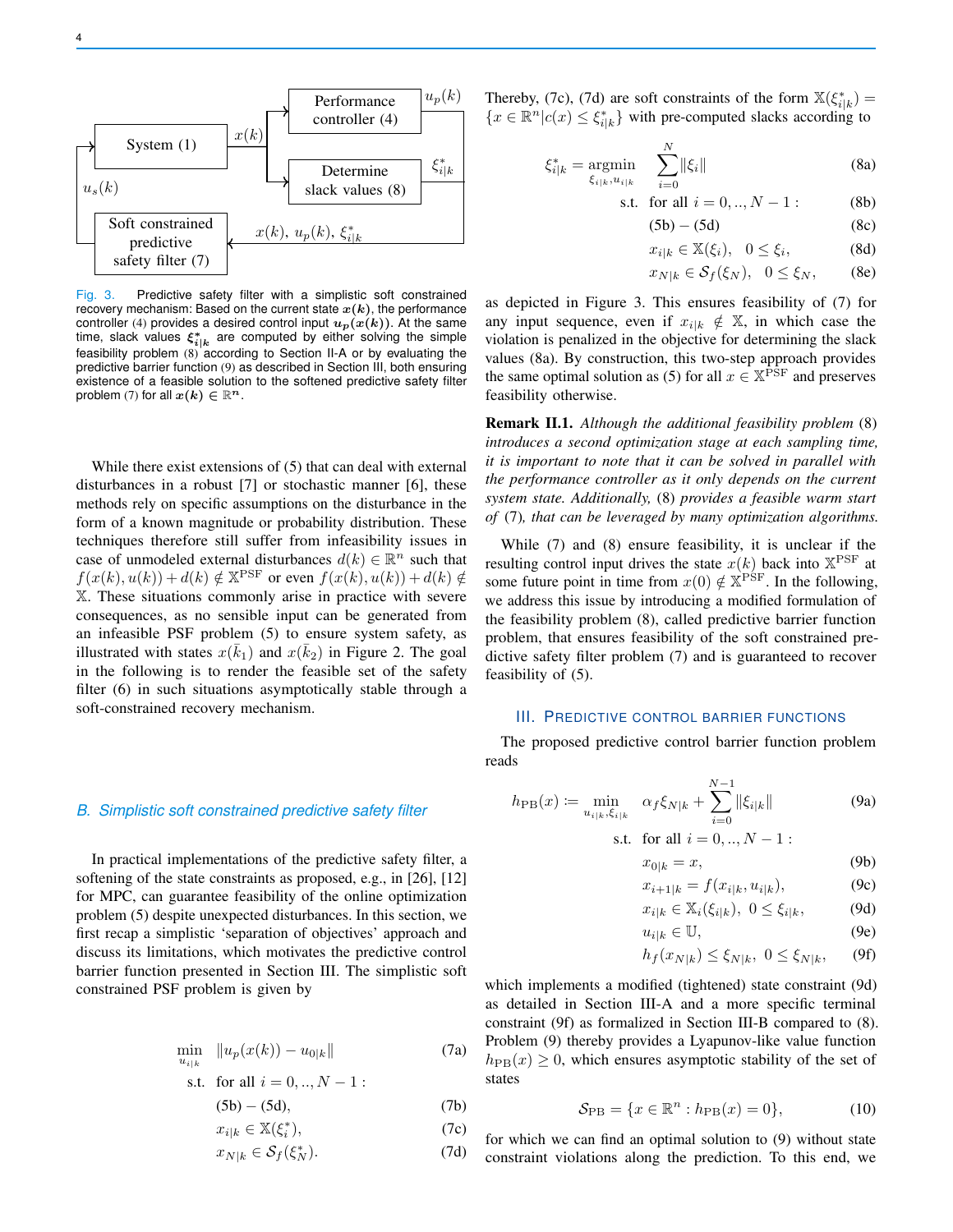#### Algorithm 1 Predictive safety filter with recovery mechanism

1: for  $k = 0, 1, 2...$  do

- 2: Measure system state  $x(k)$
- 3: Evaluate desired performance input  $u_p(k)$  and determine slack values  $\{\xi_{i|k}^*\}$  by solving (9) in parallel
- 4: Solve

$$
\{u_{i|k}^*\} \in \underset{u_{i|k}}{\text{argmin}} \quad \|u_p(x(k)) - u_{0|k}\|
$$
\n
$$
\text{s.t. for all } i = 0,.., N - 1:
$$
\n
$$
(5b) - (5d),
$$
\n
$$
x_{i|k} \in \mathbb{X}_i(\xi_{i|k}^*),
$$
\n
$$
h_f(x_{N|k}) \le \xi_{N|k}^*.
$$
\n
$$
\text{where } \xi_{i|k}^*, \xi_{i|k}^* \in \mathbb{X}_i, \quad \xi_{i|k}^* \in \mathbb{X}_i, \quad \xi_{i|k}^* \in \mathbb{X}_i, \quad \xi_{i|k}^* \in \mathbb{X}_i.
$$

5: Apply  $u(k) \leftarrow u_{0|k}^*$  to system (1) 6: end for

guarantee a decrease of  $h_{\text{PB}}(x)$  for all  $x \notin S_{\text{PB}}$  between two consecutive time-steps under application of  $u(k) = u_{0|k}^*$ .

The decrease is achieved via two components. An iterative tightening of the state constraints along predictions in (9d), which is detailed in Section III-A, ensures a reduction of the slacks  $\sum_{i=0}^{N-1} ||\xi^*_{i|k}||$  from one time step to the next if  $\xi^*_{i|k} \neq 0$ for some  $i = 1, ..., N - 1$ . A decrease of the term  $\alpha_f \xi_{N|k}^*$ in (9a) is obtained by introducing a terminal set of the form  $S_f := \{x \in \mathbb{R}^n | h_f(x) \leq 0\}$  and requiring  $S_f$  to be a safe set corresponding to a so-called control barrier function  $h_f(x)$  as it will be introduced in Section III-B.

These modifications will allow us in Section III-C to establish that the proposed scheme as summarized in Algorithm 1 renders  $S_{\rm PB}$  in (10) asymptotically stable. Note that due to the constraint tightening in (9d), the set  $S_{\rm PB}$  is a subset of the nominal feasible set of the PSF problem (6), i.e.  $S_{PB} \subset X^{PSF}$ . Establishing asymptotic stability of  $S_{\rm PB}$  therefore implies the desired recovery from constraint violations.

## *A. Tightened soft constraints*

While the simple state and terminal constraint softening from Section II-B ensures feasibility, e.g., if  $\xi^*_{0|k} = 0$ ,  $\xi^*_{j|k} \neq 0$ , and  $\xi_{N|k}^* = 0$  for some  $j > 0$ , it is not clear, whether the total amount of slack  $\sum_{i=0}^{N} ||\xi^*_{i|k}||$  will be reduced at the next time step  $k + 1$  using the scheme as depicted in Figure 3. More precisely, the construction of a feasible candidate at time  $k + 1$  using a common shifting operation of the optimal solution at time  $k$  would only keep the amount of total slack constant. This is due to the fact that the resulting stage cost function, given by  $\|\xi_{i|k}^*(x(k))\| = \|\max(0, c(x_{i|k}^*(x(k))))\|$ , is not positive definite in  $x(k)$  w.r.t. the desired target set  $S_{\rm PB}$  (6) and therefore prohibits application of existing MPC stability theory [11].

To guarantee an overall decrease of  $\sum_{i=0}^{N} ||\xi_{i|k}||$  towards zero in this case, we perform a simple state constraint tightening along the prediction horizon. This tightening is required to render the constraints more restrictive with each prediction step. Given a successfully solved instance of (9), this allows to construct a candidate solution to (9) at the next time-step, with a reduced slack sequence according to the tightening increments between two prediction steps.

The iterative tightening (9d) of the state constraints (3) along the planning horizon  $i = 0, 1, ..., N - 1$  is defined as

$$
\mathbb{X}_i := \{ x \in \mathbb{R}^n : c_j(x) \le -\Delta_i \,\,\forall j \}
$$
\n(11)

for a strictly increasing sequence  $\Delta_i$  with  $\Delta_0 = 0$ . The overall corresponding soft constraints are defined as

$$
\mathbb{X}_i(\xi) := \{ x \in \mathbb{R}^n : c(x) \le -\Delta_i \mathbb{1} + \xi \}
$$
 (12)

with  $\xi \geq 0$  according to (9d).

While the resulting stage cost in (9a) with  $\xi_{i|k}^*$  =  $\max(0, c(x_{i|k}^*) + \Delta_i)$  is still not positive definite w.r.t. the set (6), we can construct a modified feasible candidate slack sequence  $\xi_{i|k+1} = \xi_{i+1|k} + (\Delta_i - \Delta_{i+1})\mathbb{1}$  at time  $k+1$  due to the tightening (12), which ensures a monotonic decrease of  $\sum_{i=0}^{N} ||\bar{\xi}_{i|k+1}||$  even in the case that  $\xi_{N|k} = 0$  as discussed earlier in this section. This will play a central role in Section III-C to establish asymptotic stability of the feasible set  $S_{\rm PB}$  (6). Mechanisms to ensure a decrease even if we cannot reach the terminal safe set  $S_f$  within the prediction horizon, i.e.  $\xi_{N|k+1} > 0$ , will be discussed next.

## *B. Terminal control barrier function*

To ensure a decrease towards  $\sum_{i=0}^{N} ||\xi_{i|k}|| = 0$  in cases where  $\xi_{N|k} \neq 0$ , we design the terminal constraint by selecting  $h_f$ to be a so-called control barrier function with a corresponding terminal safe set  $S_f$ .

**Definition III.1.** Function  $h : \mathcal{D} \to \mathbb{R}$  is called a discretetime control barrier function with a corresponding safe set  $\mathcal{S} \coloneqq \{x \in \mathbb{R}^n : h(x) \leq 0\} \subset \mathcal{D}$ , if S and  $\overline{\mathcal{D}}$  are non-empty and compact,  $h(x)$  is continuous on  $\mathcal{D}$ , and if there exists a continuous function  $\Delta h : \mathcal{D} \to \mathbb{R}$  with  $\Delta h(x) > 0$  for all  $x \in \mathcal{D} \setminus \mathcal{S}$  such that

$$
\forall x \in \mathcal{D} \setminus \mathcal{S} : \inf_{u \in \mathbb{U}} h(f(x, u)) - h(x) \le -\Delta h(x) \text{ and } (13a)
$$

$$
\forall x \in \mathcal{S} : \inf_{u \in \mathbb{U}} h(f(x, u)) \le 0. \tag{13b}
$$

The set of safe control inputs at  $x \in \mathcal{D}$  w.r.t. h is given by

$$
K_{\text{CBF}}(x) \coloneqq \begin{cases} K_{\text{CBF}}^1(x), & x \in \mathcal{D} \setminus \mathcal{S}, \\ K_{\text{CBF}}^2(x), & x \in \mathcal{S} \end{cases} \tag{14}
$$

with  $K_{\text{CBF}}^1(x) := \{ u \in \mathbb{U} : h(f(x, u)) - h(x) \leq -\Delta h(x) \}$ and  $K_{\text{CBF}}^2(x) := \{u \in \mathbb{U} : h(f(x, u)) \le 0\}.$ 

**Assumption 1.** *The function*  $h_f : \mathcal{D}_f \rightarrow \mathbb{R}$  *in* (9f) *is a control barrier function according to Definition III.1 with corresponding safe set denoted by*  $S_f$ .

Remark III.2. *While Definition III.1 is inspired by common control barrier function concepts [2], [27] (see, e.g., [2, Remark 3] for alternative formulations), we do not require an exponential decrease in* (13a), *i.e.*  $-\Delta h(x) = -\gamma(h(x))$ *for some extended* K<sup>∞</sup> *function* γ*. Instead, we only require the existence of a continuous function*  $\Delta h(x)$ *, bounding the decrease between two consecutive time steps. Available discrete-time control barrier function design techniques can*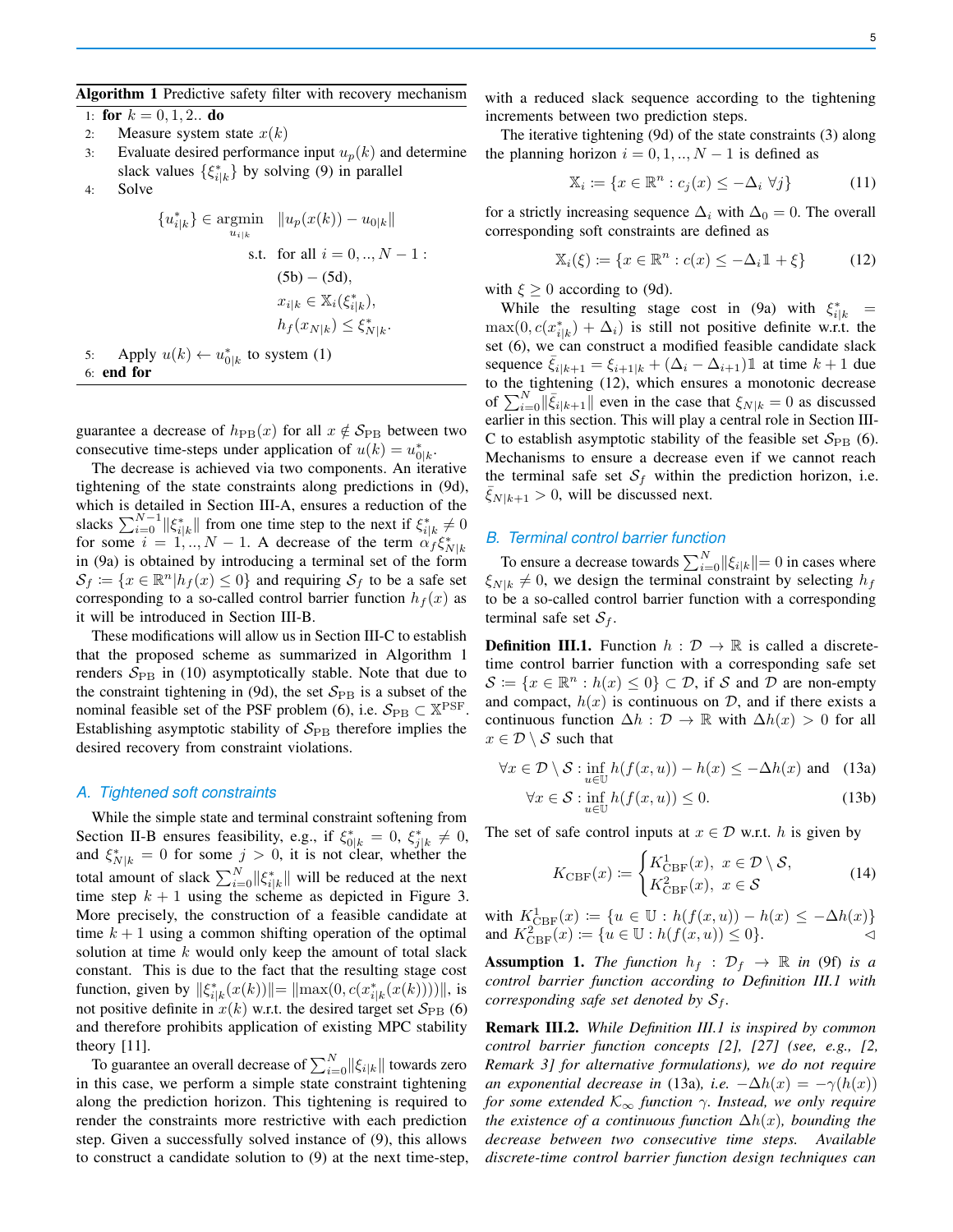*therefore be applied to satisfy Assumption 1. In addition, we present a principled design procedure in Section IV for linear and nonlinear systems with polytopic constraints using model predictive control related techniques.*

From Assumption 1, we can directly conclude that in case  $x_{N|k}^* \notin S_f$  there exists a candidate input and slack  $\bar{u}_{N-1|k+1}$ and  $\bar{\xi}_{N|k+1}$  that yield a negative cost difference  $\alpha(\bar{\xi}_{N|k+1} - \tau)$  $\langle \xi_{N|k}^* \rangle \leq -\Delta h_f(x_{N|k}^*) < 0$ , which can be scaled through the parameter  $\alpha > 0$  in (9a). Together with the constraint tightening from Section III-A, this will allow us to establish the desired asymptotic stability properties in the following.

#### *C. Theoretical analysis*

In this section, we formally show asymptotic stability of the feasible safe set of states  $S_{\rm PB}$  in (10) under application of Algorithm 1. To this end, we first recap Lyapunov stability of invariant sets similar to [11, Appendix B.2].

In a second step, we establish an intermediate result, implying that the smaller terminal safe set  $S_f \subset S_{\text{PB}}$  according to Assumption 1 can be rendered asymptotically stable within an enlarged terminal domain  $\mathcal{D}_f$ ,  $\mathcal{S}_f \subset \mathcal{D}_f$  by applying safe terminal control inputs  $u(k) \in K_{CBF,f}(x)$ . This is done by relating the control barrier function  $h_f(x)$  to the Lyapunov stability results from the first step.

We then combine these results together with the constraint tightening mechanism from Section III-A in a third step to prove that the predictive barrier function  $h_{\text{PB}}(x)$  in (9) is a control barrier function according to Definition III.1 with desired safe set  $S_{\text{PB}}$ , which will be rendered asymptotically stable under application of Algorithm 1. To this end, we define a corresponding domain  $\mathcal{D}_{\text{PB}} \supset \mathcal{S}_{\text{PB}}$ , for which we establish local continuity of  $h_{\text{PB}}(x)$  as well as the decrease (13) between consecutive time steps. Figure 4 visualizes the relations between the different sets.

*1) Lyapunov stability with respect to invariant sets:* Consider the autonomous closed-loop system (1)

$$
x(k+1) = f(x(k), \kappa(x(k))) =: g(x(k)), \ k \in \mathbb{N}, \quad (15)
$$

under application of some control law  $\kappa(x)$ , subject to input and state constraints (2) and (3), and with initial condition  $x(0) = x_0$ . We formalize stability of an invariant set with respect to the system (15) as follows.

**Definition III.3.** Let S and D be non-empty, compact, and positively invariant sets for system (15) such that  $S \subset \mathcal{D}$ . The set  $S$  is called an asymptotically stable set for system (15) in D, if for all  $x(0) \in \mathcal{D}$  the following conditions hold:

$$
\forall \epsilon > 0 \; \exists \delta > 0 : \; |x(0)|_{\mathcal{S}} < \delta \Rightarrow \forall k > 0 : |x(k)|_{\mathcal{S}} < \epsilon, \tag{16a}
$$

$$
\exists \overline{\delta} : |x(0)|_{\mathcal{S}} < \overline{\delta} \Rightarrow \lim_{k \to \infty} x(k) \in \mathcal{S}. \tag{16b}
$$

$$
|S \setminus 0 \to \lim_{k \to \infty} x(k) \subset \mathcal{O}. \tag{10}
$$

 $\triangleleft$ 

As shown in Appendix A, we can extend existing continuoustime Lyapunov stability proofs with respect to equilibrium points to show the more general case in Definition III.3. This allows us in the next step to show asymptotic stability of safe

sets according to Definition III.1 under safe control inputs by constructing a Lyapunov function from the corresponding control barrier function. While there are similar results in model predictive control theory available [11, Theorem B.13], it is important to note that the corresponding assumptions typically rely on a positive defininte stage cost function with respect to  $S$ , which is not present in our case.

## *2) Asymptotic stability of the safe terminal set:*

**Theorem III.4.** Let  $D \subset \mathbb{R}^n$  be a non-empty and compact set. *Consider a control barrier function*  $h: \mathcal{D} \to \mathbb{R}$  *with*  $\mathcal{S} = \{x \in \mathcal{S} \mid x \in \mathcal{S}\}$  $\mathbb{R}^n : h(x) \leq 0$   $\subset \mathcal{D}$  *according to Definition III.1. If*  $\mathcal{D}$  *is a forward invariant set for system* (1) *under*  $u(k) = \kappa(x(k))$  *for all*  $\kappa : \mathcal{D} \to \mathbb{U}$  *with*  $\kappa(x) \in K_{\text{CBF}}(x)$ *, then it holds that* 

- 1) S *is a forward invariant set,*
- 2) S *is asymptotically stable in* D*.*

*Proof.* The proof can be found in Appendix B and is based on establishing a relation between control barrier functions according to Definition III.1 and Lyapunov stability results with respect to sets as presented in Appendix A.  $\Box$ 

Note that the set  $D$  is sometimes also referred to as region of attraction. While Theorem III.4 together with Assumption 1 implies invariance of the terminal set  $S_f$  under application of Algorithm 1, it additionally provides asymptotic stability for a superset  $\mathcal{D}_f \supset \mathcal{S}_f$ , which accounts for the case that  $S_f$  cannot be reached within N-time steps, i.e. if we encounter non-zero terminal slack  $\xi_{N|k}^* > 0$ , see Figure 4.

*3) The function*  $h_{PB}(x)$  *is a control barrier function:* The combination of Theorem III.4 with the modified soft constraints from Sections III-A and III-B finally allows us to establish that the optimal value function  $h_{\text{PB}}(x)$  in (9) is a control barrier function with corresponding safe set given by

$$
\mathcal{S}_{\mathrm{PB}} \coloneqq \{ x \in \mathbb{R}^n | h_{\mathrm{PB}}(x) = 0 \}. \tag{17}
$$

While problem (9) is feasible for all  $x \in \mathbb{R}^n$ , it is important to note that the decrease between consecutive time steps must be bounded by a continuous function according to Definition III.1. Continuity of the dynamics (1) and constraints (3) can be used to establish a continuous bound on the decrease of  $\sum_{i=0}^{N-1} ||\xi^*_{i|k}||$ as discussed in Section III-A. To guarantee a decrease of the term  $\alpha_f \xi_{N|k}^*$  as discussed in Section III-B, we need to ensure that  $x_{N|k}^* \in \mathcal{D}_f$  due to (9f). We therefore define the domain  $\mathcal{D}_{\text{PB}}$ , of  $h_{\text{PB}}(x)$ , using level set concepts from MPC theory [11, Chapter 2.6] as

$$
\mathcal{D}_{\rm PB} \coloneqq \{ x \in \mathbb{R}^n | h_{\rm PB}(x) \le \alpha_f \gamma_f \}. \tag{18}
$$

with  $\gamma_f > 0$  such that for all  $x \in \mathbb{R}^n$  with  $h_f(x) \leq \gamma_f$  it holds  $x \in \mathcal{D}_f$ . The relations of the domains  $\mathcal{D}_f$  and  $\mathcal{D}_{\text{PB}}$  are illustrated in Figure 4.

**Remark III.5.** *The level*  $\gamma_f$  *can be computed for general domains*  $\mathcal{D}_f$  *by starting with*  $\gamma_f$  =  $\max_{x \in \mathcal{D}_f} h_f(x)$  *and iteratively shrinking*  $\gamma_f$  *until*  $\{x | h_f(x) \leq \gamma_f, x \notin \mathcal{D}_f\}$  *is an empty set, which can be verified using constrained optimization techniques. In Section IV we provide a specific procedure to obtain the terminal ingredients*  $h_f$ ,  $S_f$ , and  $D_f$ .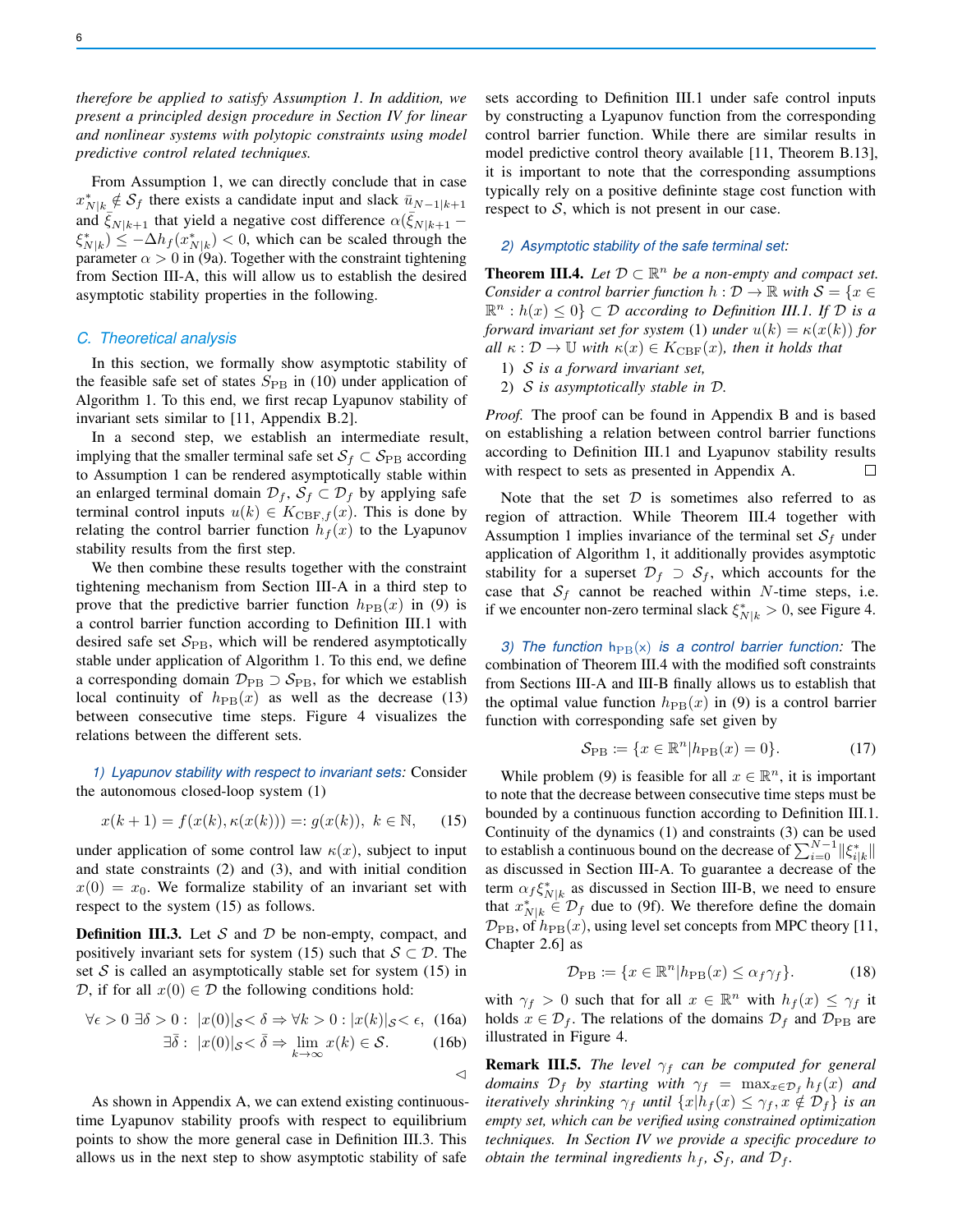

Fig. 4. Overview of the different sets: The set  $X$  represents the state constraints according to (3) and  $\mathbb{X}^{PSF}$  represents the safe set of the hard constrained predictive safety filter problem (6) with terminal safe set  $S<sub>f</sub>$  as described in the preliminaries, Section II-A. Due to the softening of the state constraints in the predictive control barrier problem (9), we obtain an enlarged region of attraction  $\mathcal{D}_{PB}$  according to (18), from which we can recover infeasible states. Due to the constraint tightening in (9d), the target set  $\mathcal{S}_{PB}$  for recovery is only a subset of the original<br>hard constrained feasible set  $\mathbb{X}^{PSF}.$  Finally, the set  $\mathcal{D}_f$  corresponds to the region of attraction of the terminal safe set  $S_f$ , used as terminal constraint in (9f).

Large values of the terminal weight  $\alpha_f > 0$  in the domain  $\mathcal{D}_{\text{PB}}$  (18) of  $h_{\text{PB}}$  support large amounts of state constraint violations that we are able to recover. More precisely, if we can find a predicted trajectory with terminal cost  $h_f(x_{N|k}) \leq \alpha_f \gamma_f$ , then the magnitude of admissible cumulative state constraint violations  $\sum_{i=0}^{N-1} ||\xi_{i|k}|| \le \alpha_f \gamma_f - h_f(x_{N|k})$ , is proportional to  $\alpha_f$ . From this we can also conclude that the domain (18) is guaranteed to be larger or equal compared to the domain  $\mathcal{D}_f$ of the terminal control barrier function, see Figure 4. While we formalize in the following the main result that a lower bound on  $\alpha_f$  ensures that  $h_{\rm PB}$  is a control barrier function according to Definition III.1, the previous discussion suggests selecting even larger values for  $\alpha_f$  up to numerical limitations for solving (9).

Theorem III.6. *Consider the predictive control barrier function*  $h_{\text{PB}}$  *as defined in* (9) *and assume that* U *and*  $\mathbb{X}_0(\xi)$  *as defined in* (12) *are compact for all*  $0 \le \xi < \infty$ *. If Assumption 1 holds with*  $S_f \subset \mathbb{X}_{N-1}(0)$  *and*  $h_f$  *continuous on*  $\mathbb{R}^n$ *, then the minimum* (9) *exists and for*  $\alpha_f < \infty$  *large enough it follows that*  $h_{\text{PB}}$  *is a control barrier function according to Definition III.1 with domain*  $D_{PB}$  *and safe set*  $S_{PB}$ *.* 

*Proof.* The existence of the minimum (9) is shown in Lemma C.1 in Appendix C. The remaining proof is structured in three different parts according to the properties required by Definition III.1 as follows: In the first part, we first establish positive definiteness of  $h_{\text{PB}}(x)$  around  $S_{\text{PB}}$  in  $\mathcal{D}_{\text{PB}}$ . The second part establishes local continuity of  $h_{\text{PB}}(x)$  in  $\mathcal{D}_{\text{PB}}$ and compactness of  $S_{\rm PB}$  and  $D_{\rm PB}$ . In the last part we use a feasible solution at the current time step to construct a suboptimal candidate solution to (9) at the next time step, for which we derive a sufficiently large bound on  $\alpha_f$  that implies forward invariance of  $S_{\rm PB}$  and  $D_{\rm PB}$  and the existence of a continuous decrease  $\Delta h_{\text{PB}}(x)$  between two time-steps. In the following,

we denote the optimal sequence  $u_{i|k}^*$ ,  $x_{i|k}^*$ , and  $\xi_{i|k}^*$  for  $x_{0|k} = x$ as  $u_i^*(x)$ ,  $x_i^*(x)$ , and  $\xi_i^*(x)$ . We sometimes only refer to  $u_i^*(x)$ as  $x_i^*(x)$  and  $\xi_i^*(x)$  can be defined correspondingly.

*a) Positive definiteness of h*PB *around*  $S_{\text{PB}}$  *in*  $\mathcal{D}_{\text{PB}}$ *:* By definition of  $S_{\text{PB}}$  it follows directly that  $h_{\text{PB}}(x) = 0$  for all  $x \in S_{\text{PB}}$ . If  $x \notin S_{\text{PB}}$  then there must exist a  $\xi_i^*(x)$  for some  $0 \le i \le N$  such that  $\|\xi_i^*(x)\| > 0$  and therefore by definition of the cost (9a) it follows that  $h_{\text{PB}}(x) > 0$  for all  $x \in \mathcal{D}_{\text{PB}} \setminus \mathcal{S}_{\text{PB}}.$ 

*b)* Continuity of  $h_{\text{PB}}$  *for all*  $x \in \mathcal{D}_{\text{PB}}$  (18) *and compactness of*  $\mathcal{D}_{\text{PB}}$  *and*  $\mathcal{S}_{\text{PB}}$ : We show that for every  $\epsilon > 0$  there exists a  $\delta > 0$  such that for any  $x, \bar{x} \in \mathcal{D}_{\text{PB}}$  the condition  $||x - \bar{x}|| < \delta$ implies that  $|h_{\text{PB}}(x) - h_{\text{PB}}(\bar{x})| < \epsilon$ . As an intermediate step towards showing continuity, we derive a suboptimal solution to (9) at state  $\bar{x}$  based on an optimal input sequence  $u_i^*(x)$ at state  $x$ . Therefore, define the constant input sequence  $\bar{u}_i(\bar{x}) \coloneqq u_i^*(x)$  for a given x and define the corresponding state predictions  $\bar{x}_i(\bar{x})$  based on an initial state  $\bar{x}_0 = \bar{x}$  according to the dynamics (1) with corresponding slacks  $\bar{\xi}_i(\bar{x}) :=$  $\max(0, c(\bar{x}_i(\bar{x})) + \Delta_i \mathbb{1})$  and  $\bar{\xi}_N(\bar{x}) = \max(0, h_f(\bar{x}_N(\bar{x}))),$ satisfying (9b)-(9f) for  $\bar{x}_0 = \bar{x}$  by construction. Notice that this candidate solution will be contained in a compact set for all  $\bar{x} \in \mathcal{D}_{\text{PB}}$  and  $\{\bar{u}_i\}_{i=0}^{N-1} \in \mathbb{U}^{N-1}$  due to Lemma C.3, which implies uniform continuity of the dynamics  $f$  and all constraint functions  $c_i$ , and  $h_f$  in the following analysis according to the Heine-Cantor theorem [28, Theorem 4.19].

Since compositions of uniformly continuous functions yield a uniformly continuous function we have that any predicted state  $\bar{x}_i(\bar{x}) = f(f(.f(f(\bar{x}, \bar{u}_0(x)), \bar{u}_1(x))...), \bar{u}_{N-1}(x))$  is uniformly continuous in the initial condition  $\bar{x}$ . Next, we note that the objective (9a) corresponding to the constructed suboptimal solution denoted by  $\bar{h}_{\text{PB}}(\bar{x})$  is uniformly continuous in  $\bar{x}$  due to uniform continuity of  $c_j$ ,  $f$ ,  $h_f$ , and the fact that the maximum and sum of uniformly continuous functions are uniformly continuous. Since the optimal solution is smaller or equal than the candidate solution, it holds that for every  $\epsilon > 0$  there exists a uniform  $\delta > 0$  such that  $||x - \bar{x}|| < \delta$ implies  $h_{\text{PB}}(\bar{x}) - h_{\text{PB}}(x) \leq \bar{h}_{\text{PB}}(\bar{x}) - h_{\text{PB}}(x) < \epsilon$ . Due to uniform continuity, it also follows for  $||\tilde{x} - \tilde{x}|| < \delta$  with optimal solution  $u_i^*(\tilde{x})$  at  $\tilde{x} := \bar{x}$  and corresponding suboptimal solution at  $\bar{x} := x$  that  $h_{\text{PB}}(\bar{x}) - h_{\text{PB}}(\tilde{x}) < \epsilon$ , which shows continuity of (9) in  $x \in \mathcal{D}_{\text{PB}}$ .

To show compactness of  $\mathcal{D}_{\text{PB}}$  and  $\mathcal{S}_{\text{PB}}$ , we notice that Lemma C.2 implies boundedness of these sets. Since  $h_{\text{PB}}(x)$ is non-negative and continuous on  $\mathcal{D}_{\text{PB}}$  and since  $\mathcal{S}_{\text{PB}} \subseteq$  $\mathcal{D}_{\text{PB}}$ , we can further conclude that the sets  $\mathcal{D}_{\text{PB}}$  and  $\mathcal{S}_{\text{PB}}$ are closed, since they are defined as pre-images of the closed sets  $[0, \alpha_f \gamma_f]$  and  $\{0\}$  with respect to the mapping  $h_{\text{PB}}(x)$ , implying compactness.

*c)* Forward invariance of  $\mathcal{D}_{\text{PB}}$  and  $\mathcal{S}_{\text{PB}}$  and decrease  $\Delta h_{\text{PB}}$ *around*  $S_{\text{PB}}$  *in*  $\mathcal{D}_{\text{PB}}$ *:* We show (13) by constructing a potentially sub-optimal  $\hat{u}(x)$  for every  $x \in \mathcal{D}_{\text{PB}}$  that implies the existence of a locally positive definite function  $\Delta h_{\text{PB}}(x)$  around  $S_f$  in  $\mathcal{D}_{\text{PB}}$ . Note that for every  $x \in \mathcal{D}_{\text{PB}}$  there exists an optimal solution  $u_i^*(x)$   $i = 0, ..., N - 1$  to (9) with corresponding state sequence  $x_i^*(x)$  and slack sequence  $\xi_i^*(x)$ . In the remainder of the proof we will establish that  $\hat{u}(x) = u_0^*(x)$  yields the desired implications. As a first step, consider (13b). For all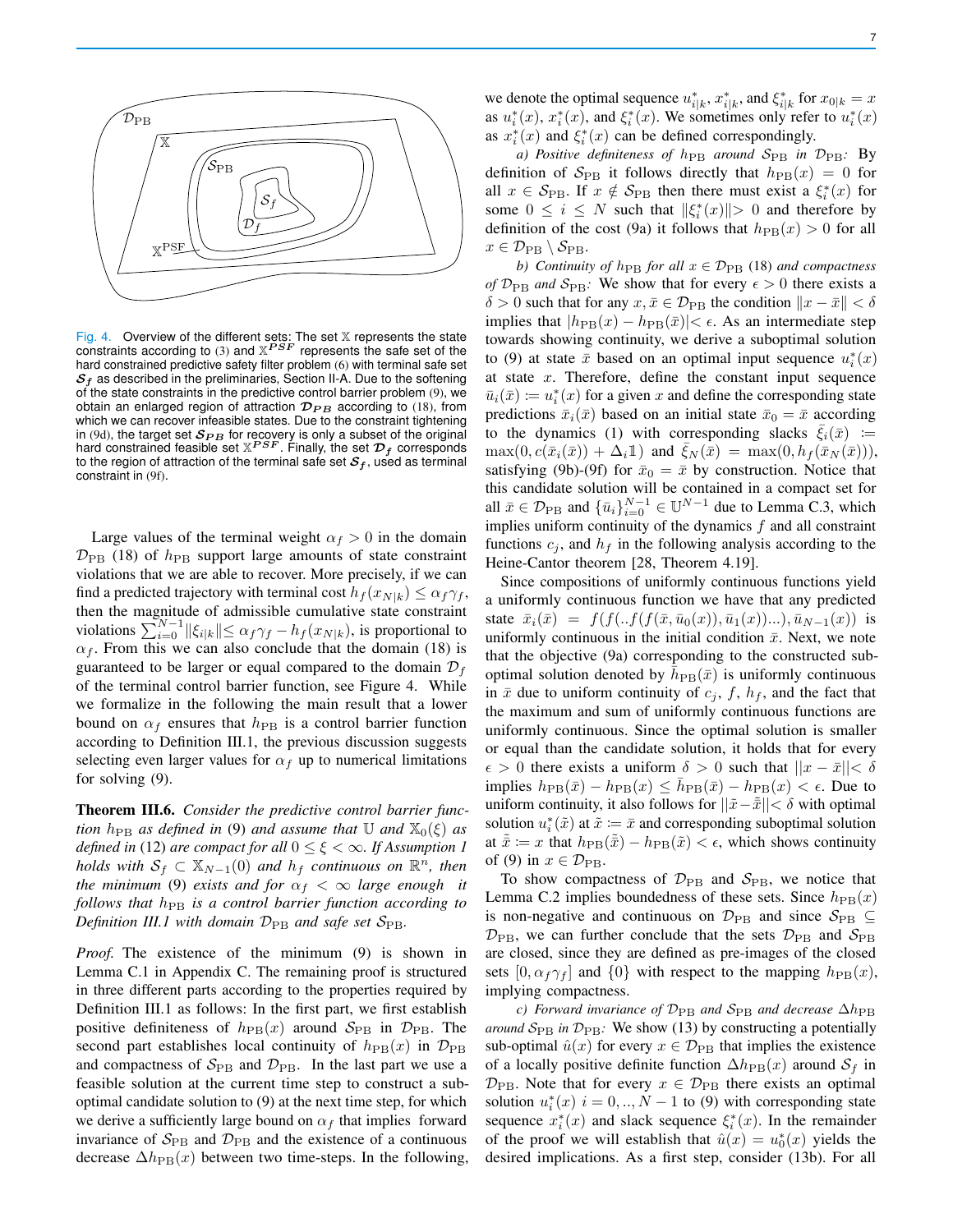$x \in \mathcal{S}_{\text{PB}}$  it follows from (9a) that  $x^*_{N|k} \in \mathcal{S}_f$  and we construct

$$
u_i^+(x) \in \begin{cases} \{u_{i+1}^*(x)\}, & i = 0,.., N-2, \\ K_{\text{CBF},f}(x_N^*(x)), & i = N-1, \end{cases}
$$
  

$$
x_i^+(x) = \begin{cases} x_{i+1}^*(x), & i = 0,.., N-1, \\ f(x_N^*(x), u_{N-1}^+(x)), & i = N, \text{ and} \\ \xi_i^+(x) = 0 \cdot 1 \quad \forall i = 0,.., N. \end{cases}
$$

In the following we show feasibility of  $u_i^+, x_i^+$ , and  $\xi_i^+$  with respect to (9) at state  $f(x, \hat{u}(x)) = x_1^*(x) = x_0^+(x)$ :

- 1)  $u_{N-1}^+(x) \in \mathbb{U}$  since  $u_{N-1}^+(x) \in K_{\text{CBF},f}(x_N^*(x))$  with  $h_f(x_N^*(x)) \le 0$  and  $u_i^+(x) \in \mathbb{U}$  for all  $i = 0, ..., N - 2$ since  $u_{i+1}^*(x)$  is part of a feasible solution.
- 2)  $\max(c(x_i^+(x))) = \max(c(x_{i+1}^*(x))) \leq -\Delta_{i+1} \mathbb{1}$  for all  $i = 0, ..., N - 2$  by construction of  $x_i^+$  and since  $\Delta_{i+1} >$  $\Delta_i$  it follows  $\max(c(x_i^+(x))) \leq -\Delta_i \mathbb{1}$  and therefore  $x_i^+(x) \in \mathbb{X}_i(0)$  for all  $i = 0, ..., N - 2$ .
- 3)  $h_f(x_{N-1}^+) \leq 0$  implies  $x_{N-1}^+ \in \mathcal{S}_f \subseteq \mathbb{X}_{N-1}(0)$  by Assumption 1 through Theorem III.4, 1).
- 4)  $h_f(x_{N-1}^+) \leq 0$  and  $u_{N-1}^+ \in K_{\text{CBF},f}(x_{N-1}^+)$  implies  $x_N^+ \in \mathcal{S}_f$  and therefore  $\xi_N^+ = \max(0, h_f(x_N^+)) = 0$ .

We have constructed a feasible solution with optimal value 0 for the 1-step prediction, proving (13b) and forward invariance of  $S_{\rm PB}$  under  $u(k) = u_{0|k}^*$ . In the second step we show (13a), i.e. we consider the case  $x \in \mathcal{D}_{PB} \setminus \mathcal{S}_{PB}$ , implying by (9a) and the definition of  $\gamma$  that  $x^*_{N|k} \in \mathcal{D}_f$ . Let  $x^+_i(x)$  and  $u^+_i(x)$ be defined as above, where we omit the dependency on  $x$  in the following. In addition, let

$$
\xi_i^+ = \begin{cases} \max(0, \xi_{i+1}^* + (\Delta_i - \Delta_{i+1}) \mathbb{1}), \ i = 0,.., N-2, \\ \max(0, c(x_{N-1}^+)), \ i = N-1, \\ \max(0, h_f(x_N^+)), \ i = N. \end{cases}
$$

Note that feasibility of  $\xi_{N-1}^+$  and  $\xi_N^+$  w.r.t. (9) is given by definition. For  $i = 0, ..., N - 2$  we have

$$
\max(0, c(x_i^+)) + \Delta_{i+1} \mathbb{1} \le \xi_{i+1}^*
$$
  
\n
$$
\Leftrightarrow \max(0, c(x_i^+)) + \Delta_i \mathbb{1} \le \xi_{i+1}^* - \Delta_{i+1} \mathbb{1} + \Delta_i \mathbb{1}
$$
  
\n
$$
\Rightarrow \max(0, c(x_i^+)) + \Delta_i \mathbb{1} \le \max(0, \xi_{i+1}^* - \Delta_{i+1} \mathbb{1} + \Delta_i \mathbb{1})
$$
  
\n
$$
= \xi_i^*
$$

ensuring feasibility of  $\xi_i^+$  as well. After establishing feasibility of the candidate sequence, we use  $\xi_i^+$  to bound the cost decrease

$$
\Delta h_{\rm PB}(x) := h_{\rm PB}(x_0^+) - h_{\rm PB}(x)
$$
  
\n
$$
\leq \underbrace{\alpha_f (\xi_N^+ - \xi_N^*) + ||\xi_{N-1}^+||}_{=:H_1}
$$
  
\n
$$
-||\xi_0^*|| + \sum_{i=0}^{N-2} ||\xi_i^+|| - ||\xi_{i+1}^*||
$$
  
\n
$$
=:H_2
$$

by first noting that  $H_2 \leq 0$  follows directly by construction since  $\Delta_i < \Delta_{i+1}$ . For  $H_1$  we distinguish three possible cases:

1)  $x_{N-1}^+ = x_N^* \notin \mathbb{X}_{N-1}(0)$ , implying  $x_{N-1}^+ \notin \mathcal{S}_f$ . Let  $\hat{c} =$  $\max_{x \in \mathcal{D}_f} \|\max(0, c(x))\|$  be the maximum attainable norm of positive values of the constraint functions (3) in the terminal domain that is finite due to continuity of the constraints c and boundedness of  $\mathcal{D}_f$ . In this case we have  $\xi_N^+ = \max(0, h_f(x_N^+))$  and  $\xi_N^* = h_f(x_N^*)$  and therefore

$$
\alpha_f \left( \xi_N^+ - \xi_N^* \right) + \|\xi_{N-1}^+\| \le -\alpha_f \Delta \xi_f(x_N^*) + \hat{c}
$$

with the continuous (compare with  $(32)$ ) decrease defined as

$$
\Delta \xi_f(x_N^*) = \max(0, \min(\Delta h_f(x_N^*), \max(0, h_f(x_N^*))))
$$
\n(19)

with the continuous terminal decrease bound  $\Delta h_f(x)$ from Assumption 1. Since  $\mathcal{D}_f$  and  $\mathbb{X}_{N-1}(0)$  are compact sets it follows for  $x_N^* \notin \mathbb{X}_{N-1}(0)$  and  $x_N^* \in \mathcal{D}_f$  that the smallest possible value  $\Delta \xi_f(x_N^*)$  is lower bounded by  $\min_{x \in \mathcal{D}_f \in (\mathbb{X}_{N-1}(0))} \Delta \xi_f(x) = \epsilon_f$ . Due to  $\mathcal{S}_f$  $\mathbb{X}_{N-1}(0), x_N^* \notin \mathbb{X}_{N-1}(0) \Rightarrow x_N^* \notin \mathcal{S}_f$ , and since (19) is larger than zero for  $x \notin S_f$ , it holds that  $\epsilon_f > 0$ . This implies for all  $x_N^* \notin X_{N-1}(0)$  that  $\Delta \xi_f(x_N^*) > \epsilon_f$ holds. Selecting  $\alpha_f \geq \hat{c} \epsilon_f^{-1}$  therefore implies that the term  $H_1$  is strictly less than zero in this case.

- 2)  $x_{N-1}^+ = x_N^* \in \mathbb{X}_{N-1}(0)$  and  $x_{N-1}^+ \notin \mathcal{S}_f$ . In this case it follows directly that  $\xi_{N-1}^+ = 0$  and  $\alpha_f$   $(\xi_N^+ - \xi_N^*) \le$  $-\alpha_f \Delta \xi_f(x_N^*)$  and therefore  $H_1 < 0$ .
- 3)  $x_{N-1}^+ = x_N^* \in \mathbb{X}_{N-1}(0)$  and  $x_{N-1}^+ \in \mathcal{S}_f$ . In this case we have  $H_1 = 0$ . However, note that  $x \in \mathcal{D}_{PB} \setminus \mathcal{S}_{PB}$ implies that there must exist a j,  $0 \le j \le N-1$  such that  $\|\xi_j^*\| > 0$  and by definition of  $\xi_i^+$  that  $\|\xi_{j-1}^+\| - \|\xi_j^*\| < 0$ for  $1 \leq j \leq N-1$  since  $\Delta_{i+1} > \Delta_i$  and therefore  $H_2 < 0.$

We have therefore shown that for any possible state or terminal constraint softening given  $x_{N-1}^+ = x_N^*$ , either  $H_1 < 0$  or  $H_2 < 0$  holds if  $x \in \mathcal{D}_{PB} \setminus \mathcal{S}_{PB}$ . Furthermore, similar as done in the first part of the proof, it can be shown that all introduced bounds on  $\Delta h_{\text{PB}}$  are continuous due to continuity of the dynamics f and  $\Delta h_f$ , implying that there exists a continuous maximum  $\Delta h_{\rm PB}$  over these cases as required by Definition III.1 (13a). From the definition of  $\mathcal{D}_{\text{PB}}$  in (18), the upper bound  $\Delta h_{PB}$  implies forward invariance of  $\mathcal{D}_{PB}$  under  $u(k) = u_{0|k}^*$ . Together with continuity of  $h_{\text{PB}}$  from the first part of the proof, we conclude that  $h_{\text{PB}}$  is a control barrier function according to Definition III.1.  $\Box$ 

The proof of Theorem III.6 not only establishes that  $h_{\text{PB}}(x)$ is a control barrier function according to Definition III.1 but also shows that any input computed according to Algorithm 1, line 4 will be safe, i.e. that it satisfies  $u_{0|k}^*(x(k)) \in K_{\text{CBF}}(x(k)),$ as defined in (14). This is ensured through the existence of a sub-optimal slack sequence, implying the required decrease  $\Delta h_{\text{PB}}(x(k))$  between consecutive time steps for any input sequence  $u_{i|k}^*(x(k))$  satisfying the constraints  $\mathbb{X}_i(\xi_i^*(x(k)))$ with  $\xi^*(x(k))$  resulting from (9). In the case of infeasible initial conditions, e.g. during system startup or due to large disturbances, Algorithm 1 ensures that potential constraint relaxations  $\xi_i > 0$  are stabilized and asymptotically converge to zero if no additional disturbances occur. As a result, a tightened version of the feasible set of the safety filter  $S_{\rm PB}$  (10) is stabilized and Algorithm 1 thereby recovers the system from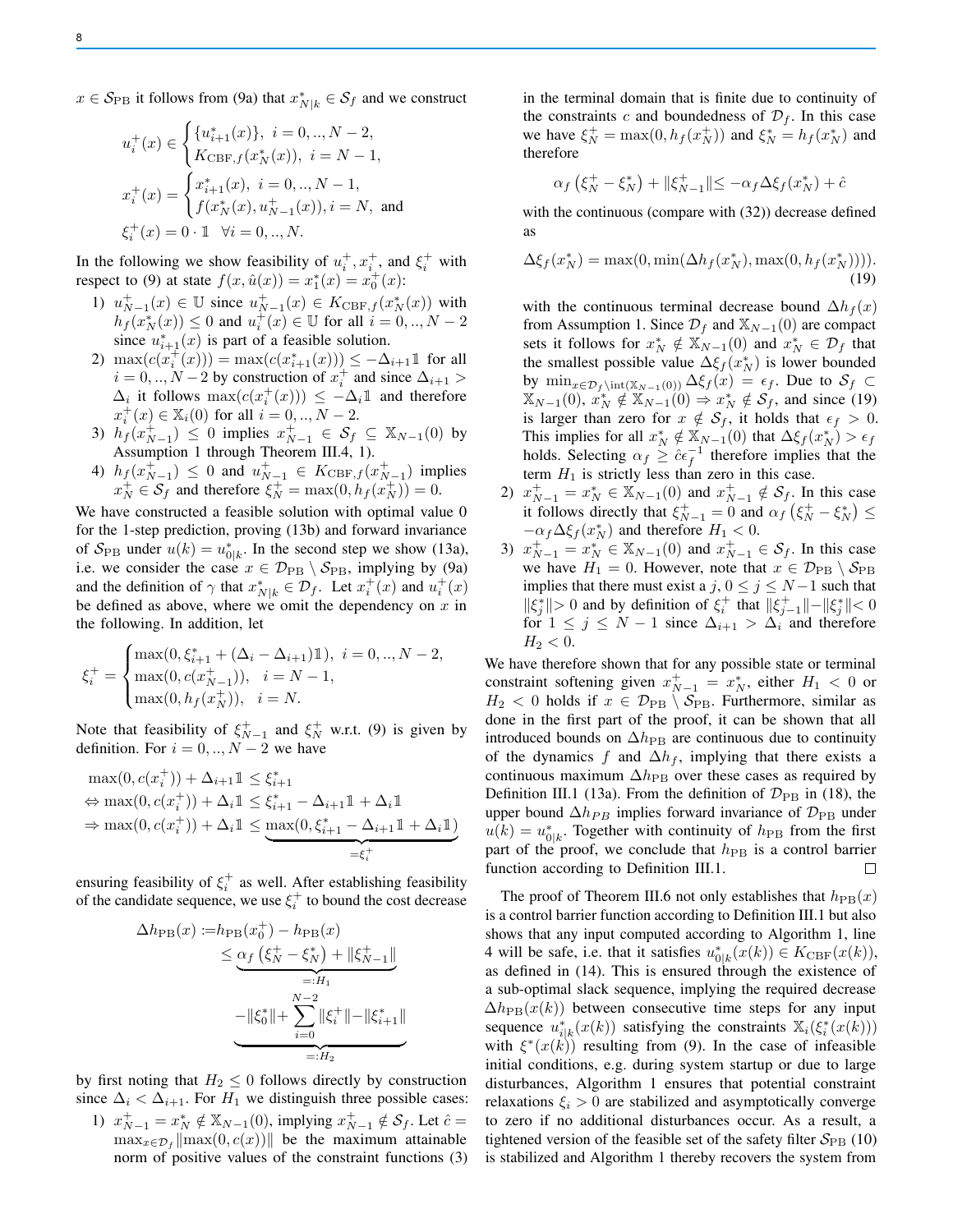constraint violations if  $x(0) \in \mathcal{D}_{\text{PB}}$ . We illustrate this effect for numerical examples in Section V.

The proposed recovery mechanism for a PSF offers a number of additional benefits. The predictive control barrier function can be used as a safety metric when combining safety filters with potentially unsafe learning-based controllers  $u_n(k)$ through  $h_{\text{PB}}(f(x(k), u_p(k)))$ , see, e.g., [29], to accelerate the overall learning performance. Note that existing predictive safety filter schemes such as [9] only allow to penalize safety ensuring interventions  $||u_s(k)-u_p(k)||$  at each time step, which is typically non-continuous w.r.t. the state  $x(k)$  and the learning input  $u_n(k)$  and typically does not relate to the actual 'danger' that  $u_p(k)$  might induce in terms of state constraint violations in the future.

In addition, continuity of  $h_{\text{PB}}(x)$  enables the computation of explicit approximations  $\hat{h}_{\text{PB}}(x)$  of  $h_{\text{PB}}(x)$  within  $\mathcal{D}_{\text{PB}}$  using, e.g., deep learning techniques, which can significantly reduce the online computational burden by replacing Algorithm 1 line 3,4 with  $u_{0|k}$  ∈  $\mathop{\rm argmin}_{u \in \mathbb{R}^n} \|u_p(x(k)) - u\|$  s.t.  $\hat{h}_{\rm PB}(f(x(k), u))$  –  $\hat{h}_{\text{PB}}(x(k)) \leq -\Delta \hat{h}(x(k)),$  where  $\Delta \hat{h}(x(k)) = 0$  for  $\hat{h}_{\text{PB}}(x(k)) = 0$  and  $\Delta \hat{h}(x(k)) < 0$  otherwise.

Remark III.7. *Note that the proposed concept in Algorithm 1 together with the advantages from Theorem III.6 can also be used to enhance nominal model predictive controllers by replacing the objective in the predictive safety filter problem*  $||u_p(x(k)) - u_{0|k}||$  with an appropriate sum of stage-cost *functions, e.g.*  $\sum_{i=0}^{N-1} \ell(x_{i|k}, u_{i|k})$ .

## IV. TERMINAL CONTROL BARRIER FUNCTION DESIGN

In this section, we provide a principled design procedure for a terminal control barrier function according to Assumption 1. To this end, we assume that the dynamics (1) are twice continuously differentiable and that there exists a steady-state at the origin  $0 = f(0,0)$  with  $0 \in \text{int}(\mathbb{X})$  and  $0 \in \text{int}(\mathbb{U})$ , which allows to locally approximate (1) using  $x(k + 1) =$  $Ax(k+1) + Bu(k) + r(x(k), u(k))$  with linearized dynamics  $A := (\partial/\partial x)f(x, u)|_{(0,0)}, B := (\partial/\partial u)f(x, u)|_{(0,0)},$  and higher-order error terms  $r(x(k), u(k)) = f(x, u) - Ax - Bu$ . We additionally assume that the state and input constraints are convex polytopes of the form  $\mathbb{X} = \{x \in \mathbb{R}^n | A_x x \leq b_x\},\$  $A_x \in \mathbb{R}^{n_x \times n}$ ,  $b_x \in \mathbb{R}^{n_x}$  and  $\mathbb{U} = \{u \in \mathbb{R}^m | A_u u \leq b_u\},$  $A_u \in \mathbb{R}^{n_u \times n}$ ,  $b_u \in \mathbb{R}^{n_u}$  and that a corresponding constraint tightening according to the definition (12) has been selected, e.g. using  $\Delta_i = i \cdot (1/N)c_{\Delta}$  for some design parameter  $c_{\Delta} \in (0, 1)$ .

Following similar design steps as presented, e.g., in [25], [11], we restrict our attention to a quadratic terminal control barrier function of the form  $h_f(x) = x^{\top} Px - \gamma_x, P \in S^n_{++},$  $\gamma_x > 0$ , with safe set  $\mathcal{S}_f = \{x \in \mathbb{R}^n | h_f(x) \leq 0\}$ , domain  $\mathcal{D}_f = \{x \in \mathbb{R}^n | h_f(x) \leq \gamma_f\}$ , and quadratic decrease  $-\Delta h_f(x) = -\mu_x x^\top x - \mu_u u^\top u$  to satisfy Definition III.1 in the case  $r(x, u) = 0$ , which we adjust to the nonlinear case  $r(x, u) \neq 0$  afterwards. To this end, we explicitly parametrize a linear control law of the form  $u = Kx$ , with  $K \in \mathbb{R}^{m \times n}$ , enabling application of convex optimization techniques for designing  $P$  with the goal of obtaining a possibly large domain  $\mathcal{D}_f$  and safe set  $\mathcal{S}_f$ . Thereby, specific values for  $\mu_x > 0$  and

 $\mu_u > 0$  can be selected to trade off a compensation of the linearization error  $r(x, u)$  against the resulting aggressiveness of the state feedback controller. This results in the following design:

*Step 1:* Select  $\mu_x, \mu_u > 0$ , define  $P = E^{-1}$ ,  $K = YE^{-1}$ (see, e.g., [30]) and solve

$$
\min_{\substack{E \in S_{++}^n, \\ Y \in \mathbb{R}^{m \times n}}} -\text{logdet}(E) \tag{20a}
$$

s.t. 
$$
E \ge 0
$$
, (20b)  
\n
$$
\begin{bmatrix}\nE & EA^{\top} + Y^{\top}B^{\top} & EI_n\mu_x & Y^{\top}I_m\mu_u \\
* & E & 0 & 0 \\
* & * & I_n & 0 \\
* & * & * & I_m\n\end{bmatrix} \ge 0
$$
\n
$$
\ge 0
$$
\n(20c)

$$
\begin{bmatrix} b_{u,j}^2 & A_{u,j} Y \\ * & E \end{bmatrix} \succeq 0, \quad \forall j = 1, ..., n_u \tag{20d}
$$

with \* defining transposed elements. The objective (20a) maximizes the volume of the domain  $\mathcal{D}_f$  and the safe set  $S_f$ , (20c) enforces the desired decrease  $-\Delta h_f$ , and (20d) ensures input constraint satisfaction under  $u = Kx$  for all  $x \in \mathcal{D}_f$  with  $\gamma_f = 1 - \gamma_x$ . The terminal safe set  $\mathcal{S}_f$  is obtained through the support values of the state constraint half-spaces as  $\gamma_x = \min(1 - c, \min_j \left( b_{x,j} - \Delta_{N-1} \right)^2 (A_{x,j} P^{-1} A_{x,j}^\top)^{-1})$ for some small  $c > 0$  to ensure  $S_f \subset \mathcal{D}_f \subseteq \mathbb{X}$  and constraint tightening  $\Delta_{N-1}$ . The resulting control barrier function  $h_f(x) = x^\top P x - \gamma_x$  therefore satisfies the required properties according to Definition III.1 for the linearized system, i.e. for the case  $r(x, u) = 0$  by construction.

*Step 2:* As shown in [11, Section 2.5.5], feasibility of (20) guarantees that there exist valid, non-empty sub-domains of  $\mathcal{D}_f$ and  $S_f$  for the nonlinear system (1). These sub-domains can be found by solving a verification problem for a specific choice of  $\gamma_f$  and  $\gamma_x$ , which can be iteratively reduced, if necessary. Invariance of  $S_f$  can be verified via

$$
0 \ge \max_{x \in \mathbb{R}^n} \quad h_f(f(x, Kx)) \tag{21a}
$$

$$
\text{s.t.} \quad h_f(x) \le 0 \tag{21b}
$$

using nonlinear programming. If this condition does not hold, decrease  $\gamma_x$  and repeat *Step 2*.

*Step 3:* To determine  $\mathcal{D}_f$ , initialize  $\gamma_f = 1 - \gamma_x$  and verify

$$
0 > \max_{x \in \mathbb{R}^n} \quad h_f(f(x, Kx)) - h_f(x) \tag{22a}
$$

$$
\text{s.t.} \quad 0 < h_f(x) \le \gamma_f. \tag{22b}
$$

If (22a) does not hold then decrease  $\gamma_f \in [\gamma_x, 1]$  and repeat *Step 2*.

Note that *Step 1* and *Step 2* require a global solution of the potentially non-convex optimization problems (21) and (22). In non-convex cases, a practical strategy is to randomly select different warm-starts for the underlying optimization algorithm to obtain a local optimum, which reflects the global optimum with high probability, see, e.g., [31]. The resulting function  $h_f$  allows for setting up the predictive barrier function problem (9) with terminal penalty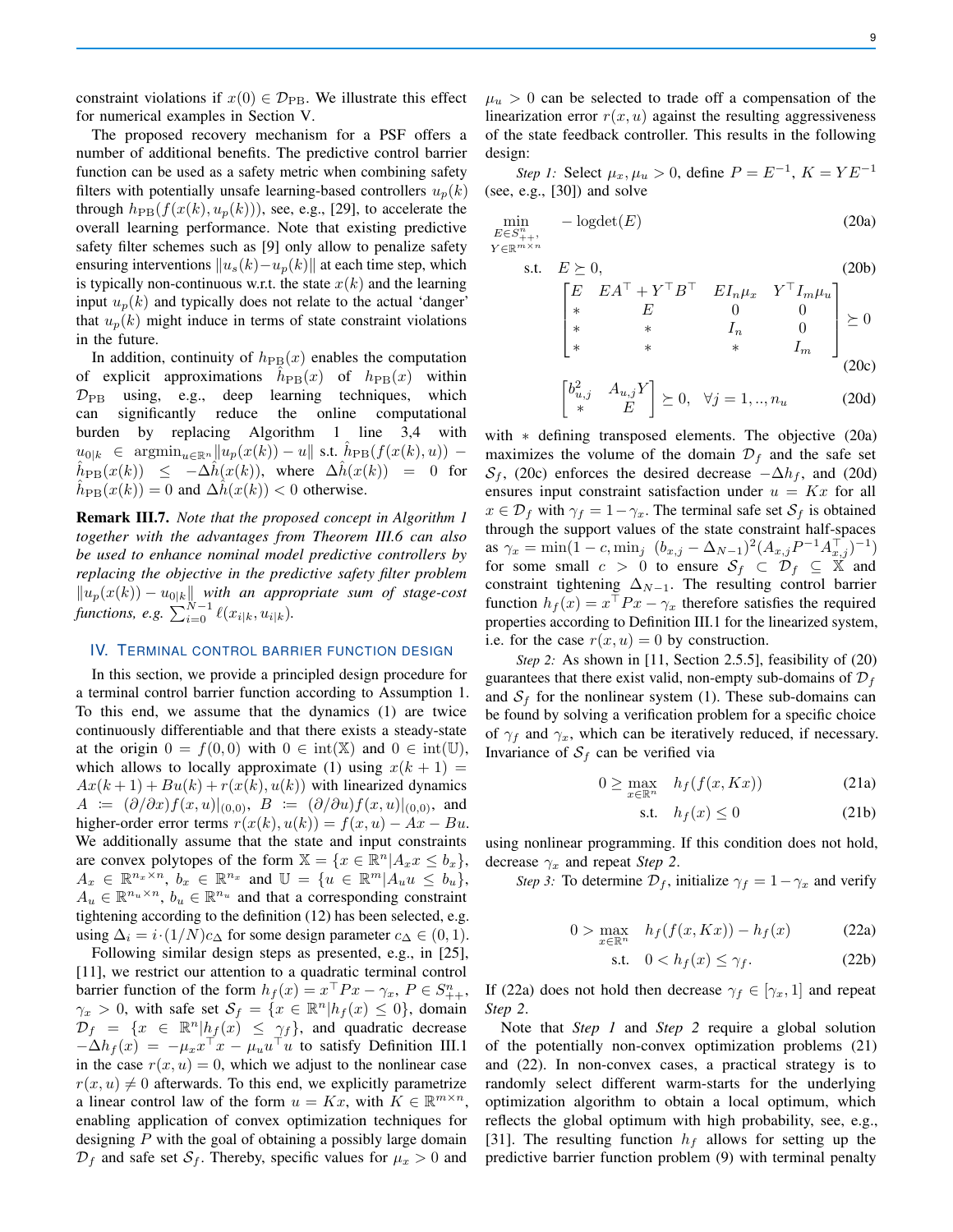scaling factor  $\alpha_f = \hat{c} \epsilon_f^{-1}$ ,  $\hat{c} = \max_{x \in \mathcal{D}_f} ||\max(0, c(x))||$ ,  $\epsilon_f = \min_{x \in \mathcal{D}_f \setminus \text{int}(\mathbb{X}_{N-1}(0))} \Delta \xi_f(x)$  according to the proof of Theorem III.6, (19). If  $\mathcal{D}_f \setminus \text{int}(\mathbb{X}_{N-1}(0)) \neq \emptyset$ , then the first term  $H_1$  in the proof of Theorem III.6 vanishes, and we can select an arbitrary  $\alpha_f > 0$ , possibly large as discussed in the paragraph before Theorem III.6.

## V. NUMERICAL EXAMPLES

In this section, we first illustrate the proposed predictive barrier function approach using a small-scale linear system, where we recover a stabilizing linear controller from initial state constraint violations. In addition, we consider a nonlinear vehicle model, controlled by an MPC, which encounters unusual large disturbances leading to infeasibility, which will be recovered through the proposed method. For set computations we use YALMIP [32] and the MPT toolbox [33] and for implementation of the predictive control barrier and model predictive control problem, we used the Casadi [34] framework for automatic differentiation together with the nonlinear optimization solver IPOPT [35].

## *A. Illustrative unstable linear example*

Consider the unstable linear system [14]

$$
x(k+1) = \begin{bmatrix} 1.05 & 1 \\ 0 & 1 \end{bmatrix} x(k) + \begin{bmatrix} 1 \\ 0.5 \end{bmatrix} u(k), \quad (23)
$$

which is subject to state and control constraints  $||x||_{\infty} \leq 1$ and  $||u||_{\infty} \leq 1$ . We are given a simple stabilizing performance controller of the form  $u(k) = K_p x(k)$  with  $K_p =$ [-0.5592, -0.9445] and address recovery of the system from initial state constraint violations  $x \notin \mathbb{X}$ , which can additionally cause infeasible control inputs  $u = K_p x \notin \mathbb{U}$ .

The constraint tightening is selected as  $\Delta_i = i \cdot 0.005$  along prediction time steps  $i = 0, \dots, 19$ . To design the corresponding terminal control barrier function according to Assumption 1 and Theorem III.6, we apply the procedure described in Section III-B with  $\mu_x = \mu_u = 0.01$  to obtain  $P = \begin{bmatrix} 0.007 & 0.015 \\ 0.015 & 0.086 \end{bmatrix}$ ,  $K =$  $-[0.062, 0.288]$  with corresponding level sets  $\gamma_f = 1$  and  $\gamma_x = 0.0035$ . The resulting terminal control barrier function is therefore given by  $h_f = \max(0, x \mid Px - \gamma_x)$  with domain  $\mathcal{D}_f = \{x \in \mathbb{R}^n : x^{\top} P x \leq 1\}$ . The predictive control barrier function problem (9) is implemented using a planning horizon  $N = 20$  with terminal weight  $\alpha_f = 1000$ , satisfying the bound in the proof of Theorem III.6, yielding the domain  $\mathcal{D}_{\text{PB}} = \{x \in \mathbb{R}^n : h_{\text{PB}}(x) < 1000\}$  according to (18).

In Figure 5 (top left), we show the state constraints together with the resulting predictive safe set  $\mathcal{S}_{\text{PB}} = \{x \in \mathbb{R}^n :$  $h_{\text{PB}}(x) = 0$  according to Theorem III.6, i.e. the zero level set of the predictive barrier function  $h_{\text{PB}}(x)$  (9) together with logarithmically scaled contour lines of  $h_{\text{PB}}(x)$  around  $S_{\text{PB}}$ . Despite the constraint tightening, the safe set  $S_{\rm PB}$  covers almost the entire state space, providing a possibly small amount of interference with respect to the linear control law inside the state constraints X.

We demonstrate recovery from infeasible initial conditions in Figure 5 (top right), where we display the enlarged domain  $\mathcal{D}_{\text{PB}}$ of  $h_{\text{PB}}(x)$  as defined in (18) together with the safe set of the predictive control barrier function  $S_{\rm PB}$  and closed-loop system trajectories under application of  $u(k) = u_{0|k}^*(x(k))$ , starting at the boundary of  $\mathcal{D}_{\text{PB}}$ . As guaranteed by Theorem III.6, all trajectories converge to  $S_{\rm PB}$ .

While the presented predictive control barrier function method has some fundamental differences compared with the soft constrained approach presented in [14] that is limited to linear systems and provides stability with respect to the origin only, the resulting enlarged region of attraction  $\mathcal{D}_{\text{PB}}$  has a similar shape.

#### *B. Nonlinear example: Kinematic car model*

In this example, the goal is to recover an unsafe state of a kinematic vehicle model from large initial deviations with respect to lateral safety constraints. For the car simulation we consider the dynamics

$$
\dot{y}_{\text{off}} = (v_s + v)\sin(\Psi) \tag{24}
$$

$$
\dot{\Psi} = ((v_s + v)/L)\tan(\delta) \tag{25}
$$

$$
\dot{\delta} = u_1 \tag{26}
$$

$$
\dot{v} = u_2,\tag{27}
$$

where  $y_{\text{off}}$  and  $\Psi$  define the offset and relative angle with respect to a centerline,  $\delta$  the steering angle, v the relative longitudinal vehicle speed with respect to a target velocity  $v_s = 5$  [m/s],  $u_1$  the applied steering rate, and  $u_2$  the applied acceleration. The physical input limitations are given by  $|u_1| \leq$ 1.4 and  $-5 \le u_2 \le 2$  as well as  $|\delta| \le 0.35$ . The desired safety constraints are defined as  $|y_{\text{off}}| \leq 2$ ,  $|\Psi| \leq \pi/4$ , and  $-4 \leq v \leq 5$ . Similar to the linear example, we consider recovery of an infeasible initial condition  $x \notin \mathbb{X}$ .

For the design of the required terminal barrier function  $h_f$ according to Assumption 1 and Theorem III.6, we proceed as described in Section IV by first discretizing the system using Euler forward and a sampling interval of 0.05 [s]. We select the constraint tightening  $\Delta_i = i \cdot 0.004$  and linearize around the origin to compute for  $\mu_x = \mu_u = 0.1$  the matrix

$$
P = \begin{bmatrix} 0.30 & 1.07 & 0.39 & 0.00 \\ 1.07 & 5.72 & 2.54 & 0.00 \\ 0.39 & 2.54 & 1.69 & 0.00 \\ 0.00 & 0.00 & 0.00 & 0.20 \end{bmatrix},
$$

with corresponding controller gain  $K = -\begin{bmatrix} 0.28 & 2.45 & 1.77 & 0.00 \\ 0.00 & 0.00 & 0.00 & 0.90 \end{bmatrix}$ . Application of *Step 2* and *Step 3* in Section IV yield  $\gamma_f = 0.13$ and  $\gamma_x = 0.0108$ . The corresponding the terminal control barrier function is given by  $h_f(x) = x^{\top} P x - \gamma_x$  with terminal weight  $\alpha_f = 10^5$ , satisfying the bound in the proof of Theorem III.6.

In Figure 5 (bottom left), we plot the state constraints together with the resulting predictive safe set  $S_{\rm PB}$  with planning horizon  $N = 50$  for the states  $\Psi$  and  $y_{\text{off}}$  by setting  $v = \delta = 0$ together with logarithmically scaled contour lines of  $h_{\text{PB}}(x)$ around  $S_{\rm PB}$ . The safe set  $S_{\rm PB}$  touches the lateral constraints only for car headings that do not point away from the center line as expected.

In Figure 5 (bottom right) we display the resulting domain of the predictive control barrier function  $h_{\text{PB}}(x)$  as defined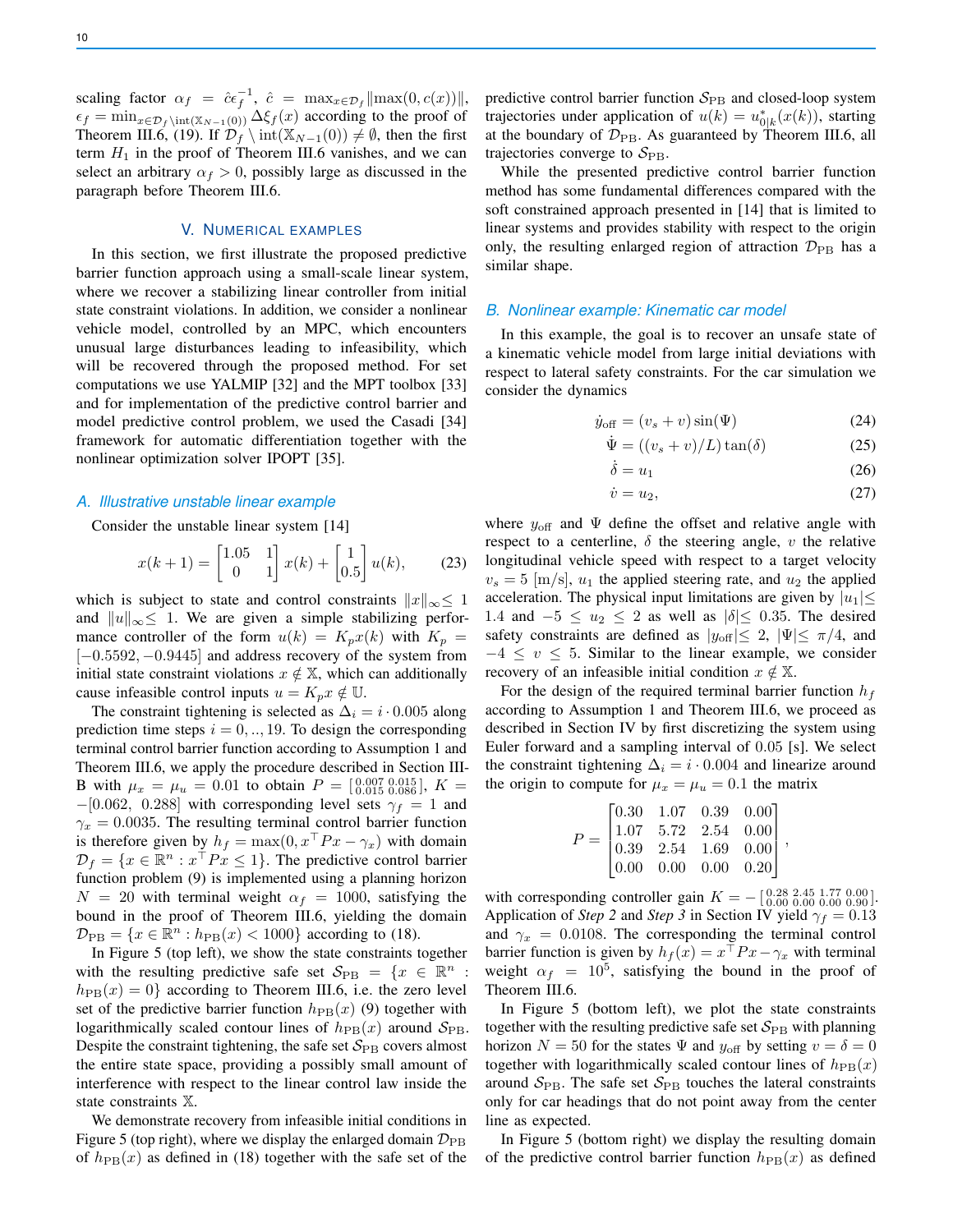

Fig. 5. Illustrative example V-A (**top row**) and the nonlinear vehicle example according to Section V-B by projecting onto the states yoff and Φ (bottom row). Left column: Shown is the state space X together with predictive safe set  $S_{\rm PB}$  as defined in Theorem III.6. Gray contour lines depict level sets of the predictive barrier function  $h_{\text{PB}}(x)$  around the safe set  $S_{\text{PB}}$ . Right column: The outer set  $\mathcal{D}_{\text{PB}}$  represents the domain of  $h_{\text{PB}}(x)$ as defined in (18) with simulated closed-loop recovery trajectories towards the safe set  $\mathcal{S}_{\rm PB}\subseteq\mathbb{X}$  under application of  $u(k)=u_{0|k}^*(x(k)).$ 

in (18), from which we can recover infeasible initial conditions and provide sample closed-loop simulations from the extreme points of  $\mathcal{D}_{\text{PB}}$ , which all converge to  $\mathcal{S}_{\text{PB}}$  as desired.

# VI. CONCLUSION

This paper has addressed the problem of infeasibility of predictive safety filters resulting, e.g., from infeasible initial system conditions or large disturbances. Since a simple softening of the state constraints does not necessarily imply recovery from constraint violations, we proposed a recovery mechanism with an auxiliary feasibility problem using an iterative constraint tightening along the planning horizon together with a terminal safe set, which is required to be a level set of a corresponding discrete-time control barrier function. Asymptotic stability of the feasible set of the original predictive safety filter problem under the proposed algorithm is shown using ideas from control barrier function theory. A principled design procedure for the required components was provided together with numerical examples to demonstrate recovery from constraint violations.

## **REFERENCES**

- [1] D. Seto, B. Krogh, L. Sha, and A. Chutinan, "The simplex architecture for safe on-line control system upgrades," in *Proceedings of the American Control Conference*, vol. 6. IEEE, 1998, pp. 3504–3508.
- [2] A. D. Ames, S. Coogan, M. Egerstedt, G. Notomista, K. Sreenath, and P. Tabuada, "Control barrier functions: Theory and applications," *2019 18th European Control Conference, ECC 2019*, pp. 3420–3431, 2019.
- [3] M. Chen and C. J. Tomlin, "Hamilton–Jacobi Reachability: Some Recent Theoretical Advances and Applications in Unmanned Airspace Management," *Annual Review of Control, Robotics, and Autonomous Systems*, vol. 1, no. 1, pp. 333–358, 2018.
- [4] T. Gurriet, M. Mote, A. D. Ames, and E. Feron, "An Online Approach to Active Set Invariance," in *Proceedings of the IEEE Conference on Decision and Control*, vol. 2018-Decem, 2019, pp. 3592–3599.
- [5] T. Mannucci, E. J. Van Kampen, C. De Visser, and Q. Chu, "Safe Exploration Algorithms for Reinforcement Learning Controllers," *IEEE Transactions on Neural Networks and Learning Systems*, vol. 29, no. 4, pp. 1069–1081, 2018.
- [6] K. P. Wabersich, L. Hewing, A. Carron, and M. N. Zeilinger, "Probabilistic model predictive safety certification for learning-based control," *IEEE Transactions on Automatic Control*, pp. 1–1, 2021.
- [7] K. P. Wabersich and M. N. Zeilinger, "A predictive safety filter for learning-based control of constrained nonlinear dynamical systems," *Automatica*, vol. 129, p. 109597, 2021. [Online]. Available: https://www.sciencedirect.com/science/article/pii/S0005109821001175
- [8] S. Li and O. Bastani, "Robust model predictive shielding for safe reinforcement learning with stochastic dynamics," in *2020 IEEE International*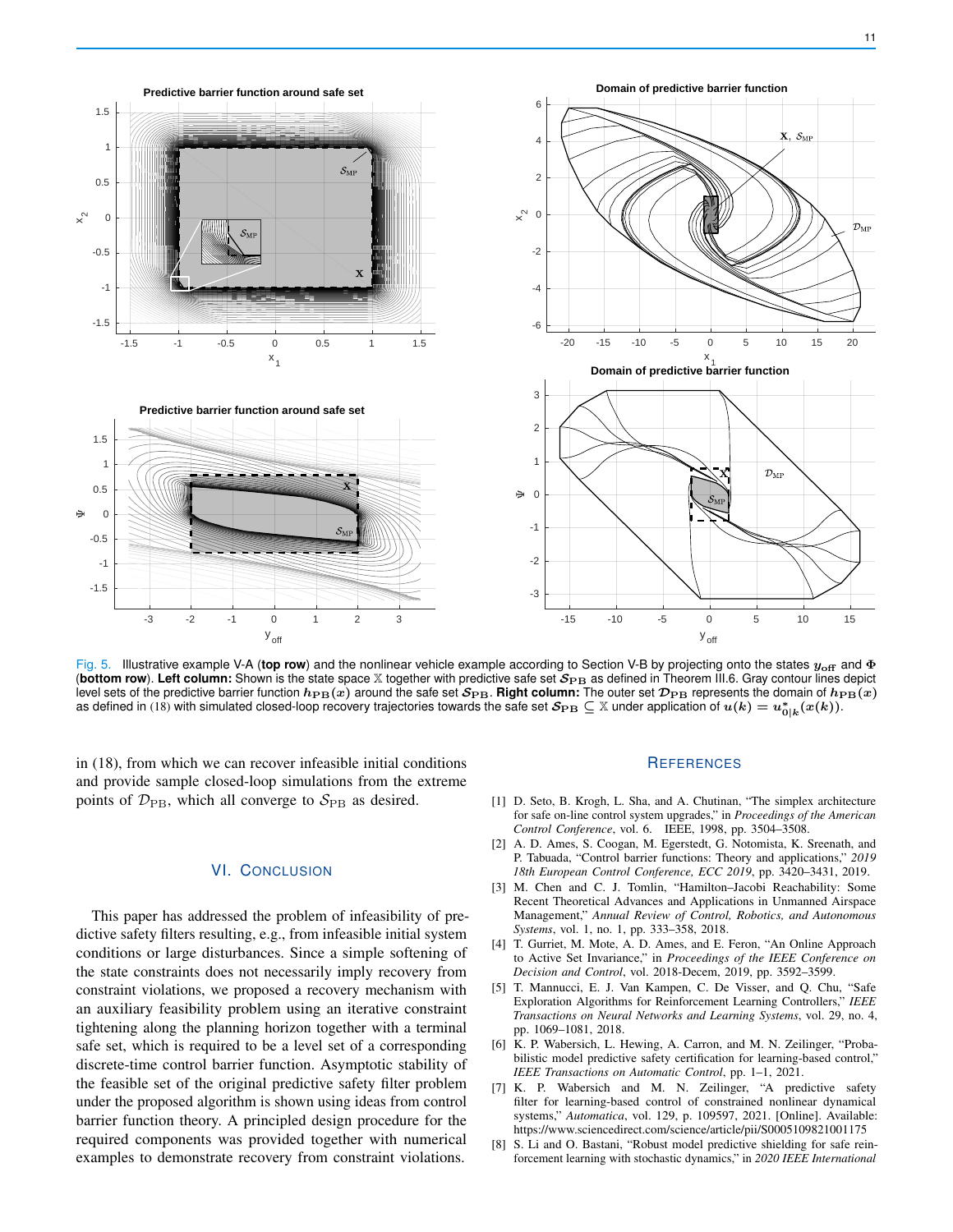*Conference on Robotics and Automation (ICRA)*. IEEE, 2020, pp. 7166– 7172.

- [9] K. P. Wabersich and M. N. Zeilinger, "Linear model predictive safety certification for learning-based control," in *2018 IEEE Conference on Decision and Control (CDC)*. IEEE, 2018, pp. 7130–7135.
- [10] T. Gurriet, M. Mote, A. Singletary, P. Nilsson, E. Feron, and A. D. Ames, "A Scalable Safety Critical Control Framework for Nonlinear Systems," *IEEE Access*, pp. 1–1, 2020.
- [11] J. B. Rawlings, D. Q. Mayne, and M. M. Diehl, *Model Predictive Control: Theory, Computation, and Design*, 2nd ed. Nob Hill Publishing, 2017.
- [12] E. C. Kerrigan and J. M. Maciejowski, "Soft Constraints And Exact Penalty Functions In Model Predictive Control," in *Control 2000 Conference*. Citeseer, 2000.
- [13] Z. Marvi and B. Kiumarsi, "Safe reinforcement learning: A control barrier function optimization approach," *International Journal of Robust and Nonlinear Control*, no. May, pp. 1–18, 2020.
- [14] M. N. Zeilinger, M. Morari, and C. N. Jones, "Soft Constrained Model Predictive Control With Robust Stability Guarantees," *IEEE Transactions on Automatic Control*, vol. 59, no. 5, pp. 1190–1202, 2014.
- [15] D. Limon, T. Alamo, D. Raimondo, D. M. De La Peña, J. Bravo, A. Ferramosca, and E. Camacho, "Input-to-state stability: a unifying framework for robust model predictive control," in *Nonlinear model predictive control*. Springer, 2009, pp. 1–26.
- [16] A. G. Wills and W. P. Heath, "Barrier function based model predictive control," *Automatica*, vol. 40, no. 8, pp. 1415–1422, 2004.
- [17] C. Feller and C. Ebenbauer, "A stabilizing iteration scheme for model predictive control based on relaxed barrier functions," *Automatica*, vol. 80, pp. 328–339, 2017. [Online]. Available: http://dx.doi.org/10.1016/j.automatica.2017.02.001
- [18] A. Domahidi, A. U. Zgraggen, M. N. Zeilinger, M. Morari, and C. N. Jones, "Efficient interior point methods for multistage problems arising in receding horizon control," in *51st IEEE Conference on Decision and Control (CDC)*, Dec 2012, pp. 668–674.
- [19] R. Verschueren, G. Frison, D. Kouzoupis, N. van Duijkeren, A. Zanelli, B. Novoselnik, J. Frey, T. Albin, R. Quirynen, and M. Diehl, "Acados: a Modular Open-Source Framework for Fast Embedded Optimal Control," 2019. [Online]. Available: http://arxiv.org/abs/1910.13753
- [20] Z. Marvi and B. Kiumarsi, "Safety Planning Using Control Barrier Function: A Model Predictive Control Scheme," in *2019 IEEE 2nd Connected and Automated Vehicles Symposium (CAVS)*, 2019, pp. 1–5.
- [21] Z. Wu, F. Albalawi, Z. Zhang, J. Zhang, H. Durand, and P. D. Christofides, "Control Lyapunov-Barrier Function-Based Model Predictive Control of Nonlinear Systems," in *2018 Annual American Control Conference (ACC)*, 2018, pp. 5920–5926.
- [22] J. Zeng, B. Zhang, and K. Sreenath, "Safety-critical model predictive control with discrete-time control barrier function," *arXiv*, 2020.
- [23] R. Grandia, A. J. Taylor, A. Singletary, M. Hutter, and A. D. Ames, "Nonlinear model predictive control of robotic systems with control lyapunov functions," in *Proceedings of Robotics: Science and Systems XVI*. Robotics: Science and Systems Foundation, 2020.
- [24] L. Hewing, K. P. Wabersich, M. Menner, and M. N. Zeilinger, "Learning-Based Model Predictive Control: Toward Safe Learning in Control," *Annual Review of Control, Robotics, and Autonomous Systems*, vol. 3, no. 1, pp. annurev–control–090 419–075 625, May 2020.
- [25] H. Chen and F. Allgöwer, "A quasi-infinite horizon nonlinear model predictive control scheme with guaranteed stability," *Automatica*, vol. 34, no. 10, pp. 1205 – 1217, 1998.
- [26] G. Di Pillo and L. Grippo, "Exact penalty functions in constrained optimization," *SIAM Journal on Control and Optimization*, vol. 27, no. 6, pp. 1333–1360, 1989.
- [27] M. Ohnishi, L. Wang, G. Notomista, and M. Egerstedt, "Barrier-Certified" Adaptive Reinforcement Learning With Applications to Brushbot Navigation," *IEEE Transactions on Robotics*, vol. 35, no. 5, pp. 1186–1205, 2019.
- [28] W. Rudin *et al.*, *Principles of mathematical analysis*. McGraw-hill New York, 1964, vol. 3.
- [29] J. F. Fisac, A. K. Akametalu, M. N. Zeilinger, S. Kaynama, J. Gillula, and C. J. Tomlin, "A General Safety Framework for Learning-Based Control in Uncertain Robotic Systems," *IEEE Transactions on Automatic Control*, vol. 64, no. 7, pp. 2737–2752, 2019.
- [30] S. Boyd, L. El Ghaoui, E. Feron, and V. Balakrishnan, *Linear Matrix Inequalities in System and Control Theory*. SIAM, 1994.
- [31] C. G. E. Boender and H. E. Romeijn, *Stochastic Methods*. Boston, MA: Springer US, 1995, pp. 829–869. [Online]. Available: https://doi.org/10.1007/978-1-4615-2025-2˙15
- [32] J. Löfberg, "Yalmip : A toolbox for modeling and optimization in matlab," in *In Proceedings of the CACSD Conference*, Taipei, Taiwan, 2004.
- [33] M. Herceg, M. Kvasnica, C. Jones, and M. Morari, "Multi-Parametric Toolbox 3.0," in *Proc. of the European Control Conference*, Zürich, Switzerland, July 17–19 2013, pp. 502–510, http://control.ee.ethz.ch/ mpt.
- [34] J. A. E. Andersson, J. Gillis, G. Horn, J. B. Rawlings, and M. Diehl, "CasADi – A software framework for nonlinear optimization and optimal control," *Mathematical Programming Computation*, 2018.
- [35] L. T. Biegler and V. M. Zavala, "Large-scale nonlinear programming using ipopt: An integrating framework for enterprise-wide dynamic optimization," *Computers & Chemical Engineering*, vol. 33, no. 3, pp. 575–582, 2009.
- [36] H. K. Khalil and G. J. W., *Nonlinear Systems*, 2001, vol. 3.

#### APPENDIX

#### *A. Lyapunov stability with respect to sets*

Consider the discrete-time autonomous system of the form (15) with dynamics  $g : \mathbb{R}^n \to \mathbb{R}^n$  and initial condition  $x(0) = x_0$  with  $x_0 \in \mathbb{R}^n$ . Our goal in this section is to show Lyapunov stability results in terms of a safe set  $S \subset \mathbb{R}$ , e.g. given by (6), which is positively invariant. Following standard stability arguments, the result will be established via a Lyapunov function.

**Definition A.1.** Let  $S, D \subset \mathbb{R}^n$  be non-empty and compact sets with  $S \subset \mathcal{D}$  and consider a continuous function  $V : \mathcal{D} \to \mathbb{R}$ . We call  $V(x)$  a locally positive definite (l.p.d.) function around  $S$  in  $D$  if it holds that

$$
\forall x \in \mathcal{S} : V(x) = 0 \text{ and } (28a)
$$

$$
\forall x \in \mathcal{D} \setminus \mathcal{S}: V(x) > 0. \tag{28b}
$$

$$
\triangle
$$

**Definition A.2.** Let  $S, D \subset \mathbb{R}^n$  be non-empty and compact sets with  $S \subset \mathcal{D}$  and consider a l.p.d. function  $V : \mathcal{D} \to \mathbb{R}$ around  $S$  in  $D$ . If there exists a continuous l.p.d. function  $\Delta V(x)$  around S in D such that for all  $x \in \mathcal{D}$  the difference inequality

$$
V(g(x)) - V(x) \le -\Delta V(x) \tag{29}
$$

holds with respect to system  $(15)$ , then V is called a Lyapunov function for system (15) with respect to  $S$  in  $D$ .

Using a similar analysis structure as in the case of Lypunov stability analysis with respect to equilibrium points, we can extend existing results to also hold with respect to invariant sets without relying on the existence of lower and upper bounding class  $K$  functions on the Lyapunov function. While these are commonly used in MPC literature, see, e.g., in [11, Appendix B.2], establishing existence of the required class  $K$  functions for (9) would be difficult due to the lack of a positive definite stage cost function with respect to the implicit target set of states  $S_{\rm PB}$  as considered in Theorem III.6.

Theorem A.3. *Consider system* (15)*. Let* S *and* D *be nonempty and compact sets with*  $S \subset D$  *that are positively invariant for system* (15)*. If there exists a Lyapunov function with respect to* S *in* D *for system* (15)*, then* S *is an asymptotically stable set for system* (15) *in* D*.*

*Proof.* The following proof showing (16) is based on [36, Theorem 4.1] with adjustments to account for a discrete-time setting as well as stability w.r.t. a set rather than an equilibrium point. Property (16a): We first consider the case  $\epsilon > 0$  such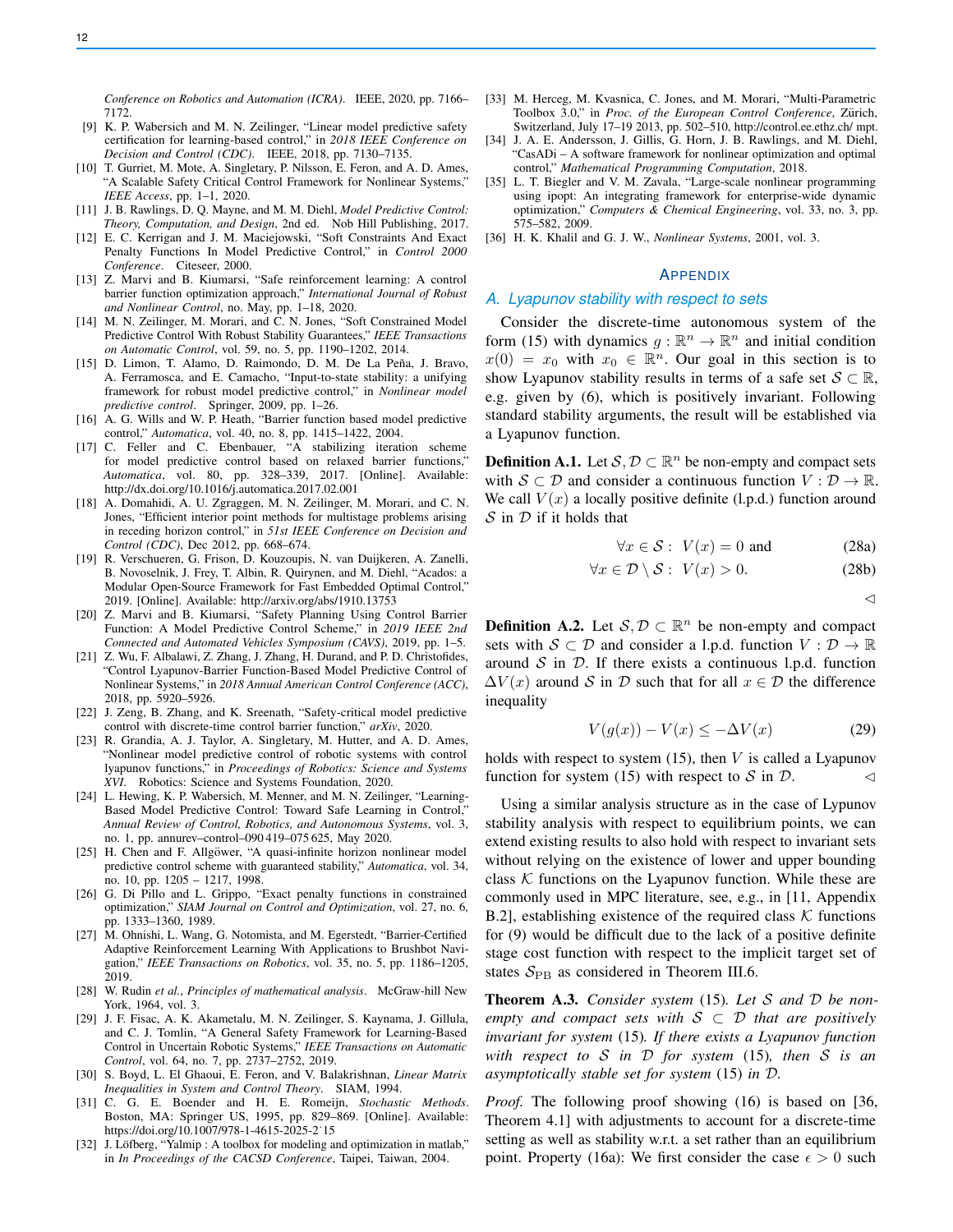that for all  $x \in \mathbb{R}^n$  with  $|x|_{\mathcal{S}} \geq \epsilon$  it follows  $x \notin \mathcal{D}$ . Due to forward invariance of  $D$ , this case fulfills (16a) by definition for any  $x(0) \in \mathcal{D}$ .

In the remaining case, i.e.  $\epsilon > 0$  such that there exists an  $x \in \mathbb{R}^n$  with  $|x|_{\mathcal{S}} \leq \epsilon$  for which it holds  $x \in \mathcal{D}$ , we construct a  $\delta > 0$  in the following such that  $|x(0)|_{\mathcal{S}} < \delta \Rightarrow |x(k)|_{\mathcal{S}} < \epsilon$ holds for all  $k \in \mathbb{N}$ . Define

$$
V^- := \min_{|x|_{\mathcal{S}} \ge \epsilon, \ x \in \mathcal{D}} V(x), \tag{30}
$$

the existence of which can be verified as follows: From  $|x|_{\mathcal{S}}$ being continuous we have that the pre-image  $\{x \mid |x|_{\mathcal{S}} \geq \epsilon\}$ is closed, which yields an overall compact subset constraint on  $x$  in (30) when intersecting the closed pre-image with the compact set D. Since  $V(x)$  is continuous it follows from the extreme value theorem that the minimum  $V^-$  in (30) exists and since  $V(x)$  is l.p.d. around S in D with  $S \subset \mathcal{D}$  (Definition A.1) it follows that  $V^- > 0$ .

Due to continuity of V, we can select a  $\delta > 0$  such that  $||x - \bar{x}|| < \delta \Rightarrow |V(x) - V(\bar{x})| < V^{-}$  implying for all  $\bar{x} \in \mathcal{D}$ such that  $|\bar{x}|_{\mathcal{S}} < \delta$  that  $V(\bar{x}) < V^{-}$ .

For an initial condition  $|x(0)|_{\mathcal{S}} < \delta$  and  $x(0) \in \mathcal{D}$  we therefore have from  $V(x(0)) < V^-$  together with the fact that  $V(x(k))$  is non-increasing for  $k \in \mathbb{N}$  (Definition A.2) and positive invariance of D and S that  $V(x(k)) < V^-$  holds for all  $k \in \mathbb{N}$ .

Assume there exists a time step  $\bar{k} \in \mathbb{N}$  such that  $|x(\bar{k})|_{\mathcal{S}} \geq \epsilon$ . By construction of  $V^-$  it follows  $V(x(\bar{k})) \geq V^-$ , which is a contradiction to the statement  $V(x(k)) < V^-$  above and therefore proves property (16a).

Property (16b): Compared to the first part of this proof, convergence can be shown along the lines of the proof of [36, Theorem 4.1]. Let  $x(0) \in \mathcal{D}$ . As established above, the sequence  $V(x(k))$  is non-increasing for  $k > 0$  and V is continuous on the bounded set  $D$ , implying that it will converge, i.e.  $\lim_{k\to\infty} V(x(k)) = \alpha$  with  $\alpha \geq 0$ .

For a proof by contradiction, select an  $\alpha > 0$  such that there exists a  $x \in \mathcal{D}$  implying  $V(x) = \alpha$  and define  $\mathcal{A} := \{x \in \mathcal{D} :$  $V(x) \leq \alpha$ . Due to continuity of V, we can select a  $\beta > 0$ such that  $|x|_{\mathcal{S}} \leq \beta$  implies  $V(x) < \alpha$ . It follows that the set  $\mathcal{B} := \{x \in \mathcal{D} : |x|_{\mathcal{S}} \leq \beta\}$  with  $\beta > 0$  satisfies  $\mathcal{B} \subset \mathcal{A}$ .

Since  $V(x(k))$  is monotonically decreasing to  $\alpha$  by assumption (Definition A.2) it holds that  $V(x(k)) \ge \alpha$  for all  $k > 0$ , and therefore we have  $x(k) \notin \mathcal{B}$  for all  $k > 0$ . By excluding the possibility of  $x(k) \in \mathcal{B}$  for  $\alpha > 0$ , we can locally define the smallest decrease

$$
-\gamma = \max_{x \in \mathcal{D}, |x|_{\mathcal{S}} \ge \beta} -\Delta V(x) \tag{31}
$$

with  $\Delta V$  according to (29), which is strictly less than zero by assumption (Definition A.2). Furthermore,  $\gamma$  is bounded since  $\Delta V$  is continuous and D is compact. Note that (31) always has a feasible suboptimal solution given by  $-\Delta V(x(0))$ . Forward invariance of  $D$  allows us to use the worst-case decrease from above to obtain

$$
V(x(k)) = V(x(k-1)) + V(x(k)) - V(x(k-1))
$$
  
=  $V(x(0)) + \sum_{i=0}^{k-1} V(x(i+1)) - V(x(i))$   
 $\leq V(x(0)) - \sum_{i=0}^{k-1} \Delta V(x(i))$   
 $\leq V(x(0)) - (k-1)\gamma.$ 

Since  $\gamma > 0$  there exists a finite  $\bar{k}$  such that  $V(x(0)) - (\bar{k} - \bar{k})$  $1/\gamma < 0$  and therefore  $V(x(\bar{k})) < 0$ , yielding a contradiction for any  $x(0) \in \mathcal{D}$ . We can therefore select  $\delta = \max_{x \in \mathcal{D}} |x|_{\mathcal{S}}$ with  $\delta > 0$  and  $\delta < \infty$  since  $S \subset \mathcal{D}$  and  $\mathcal{D}$  is compact, proving the desired result.  $\Box$ 

## *B. Proof of Theorem III.4 (Control barrier functions)*

We prove this result by showing invariance of  $S$  (Property 1) first, followed by asymptotic stability of  $S$  (Property 2).

*Proof.* Property 1: From Definition III.1, (14) it directly follows for any  $x(0) \in S$  with  $u(k) = \kappa(x(k)) \in K_{\text{CBF}}^2(x)$  that  $h(x(k)) \leq 0$  implies  $h(x(k + 1)) \leq 0$  and therefore by induction we have that  $x(0) \in S$  implies  $x(k) \in S$  for all  $k > 0$ , which proves the desired property.

Property 2: Define  $V : \mathcal{D} \to \mathbb{R}$  as  $V(x) = \max(0, h(x)),$ which is continuous due to continuity of  $h$  and l.p.d. around S in D according to Definition A.1 by construction of S. In the following, we show that for any control law  $\kappa$  with  $\kappa(x) \in K_{\text{CBF}}(x)$  according to Definition III.1, it follows that V is a Lyapunov function for the closed-loop system (1) under  $u(k) = \kappa(x(k))$  with respect to S in D. The corresponding decrease can be bounded through

$$
\Delta V(x) = \max(0, \min(\Delta h(x), V(x))). \tag{32}
$$

Since max/min operations preserve continuity properties, it follows that  $\Delta V(x)$  is continuous. Furthermore, (32) is positive definite w.r.t. S in D since  $x \in S$  implies

$$
\max(0, \min(\underbrace{\Delta h(x)}_{\in \mathbb{R}}, \underbrace{V(x)}_{=0}) ) = 0
$$

and  $x \in \mathcal{D} \setminus \mathcal{S}$  implies

$$
\max(0, \min(\underbrace{\Delta h(x)}_{>0}, \underbrace{V(x)}_{>0}) ) > 0.
$$

Lastly, it remains to verify that the required decrease condition, i.e., Property 2 holds. To this end, we distinguish the following three cases, which are possible due to invariance of  $S$  and  $D$ : 1)  $x(k) \in S \wedge x(k+1) \in S$ :

$$
\leq -\max(0, \min(\underbrace{\Delta h(x(k)), V(x(k)))}_{\leq 0}) = 0.
$$